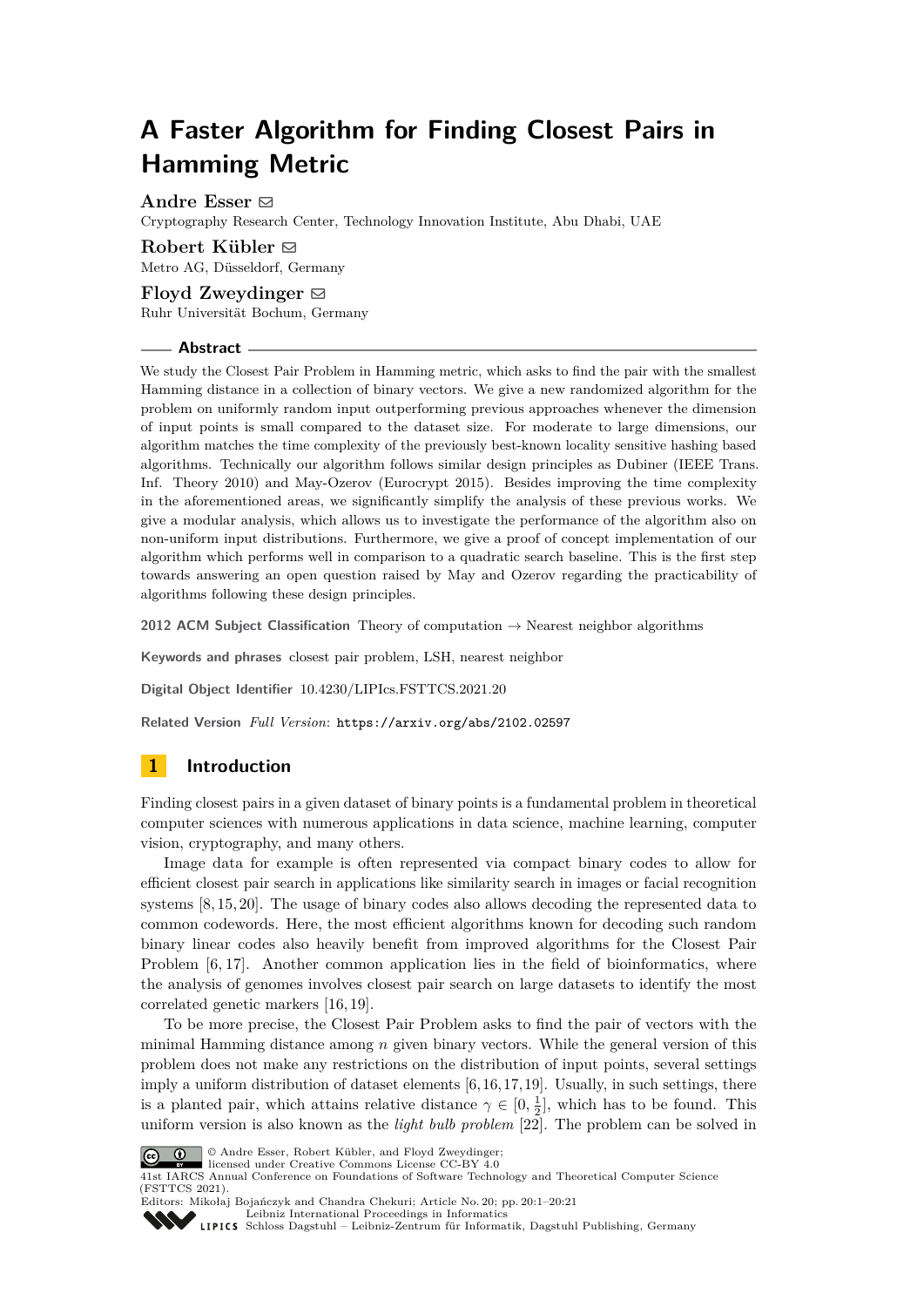#### **20:2 Faster Closest Pair Algorithm**

time linearly in the dataset size<sup>[1](#page-1-0)</sup> as long as the dimension of vectors is constant [\[5,](#page-16-8) [14\]](#page-16-9). As soon as the dimension is non-constant an effect occurs known as *curse of dimensionality*, which lets the problem become much harder.

The most common framework to assess the problem is based on *locality-sensitive hashing* (LSH), whose research was initiated in the pioneering work of Indyk and Motwani [\[12\]](#page-16-10). Roughly speaking, a locality-sensitive hash function is more likely to hash points that are close to each other to the same value, rather than points that are far apart. To solve the Closest Pair Problem leveraging an LSH family one chooses a random hash function of the family and computes the hash value of all points in the dataset. In a next step, one computes the pairwise distance only for those pairs, hashing to the same value. This process is then repeated for different hash functions until the closest pair is found. The initial algorithm by Indyk-Motwani achieves a time complexity of  $n^{\log_2(\frac{2}{1-\gamma})}$ . In general, a time lower bound of  $n^{\frac{1}{1-\gamma}}$  is known for LSH based algorithms [\[9,](#page-16-11) [18\]](#page-16-12). In [\[9\]](#page-16-11) Dubiner also gives an abstract idea of an algorithm achieving this lower bound.[2](#page-1-1) Later May and Ozerov [\[17\]](#page-16-4) gave the first concrete algorithmic description following similar design principles, also achieving the mentioned lower bound. Additionally, current data-dependent hashing schemes [\[2\]](#page-15-0), where the hash function depends also on the actual points in the dataset, improve on the initial idea by Indyk-Motwani and also match the time lower bound of [\[9,](#page-16-11) [18\]](#page-16-12).

In the uniform setting Valiant [\[21\]](#page-16-13) was able to circumvent the lower bound by leveraging fast matrix multiplication and hence breaking out of the LSH framework to give an algorithm that runs in time  $n^{1.63}$  poly(*d*). Remarkably, the complexity exponent of Valiant's algorithm does not depend on the relative distance  $\gamma$  at all. Later this bound was improved to  $n^{1.58}$ poly(*d*) by Karpa et al. [\[13\]](#page-16-14) and simplified in an elegant algorithm by Alman [\[1\]](#page-15-1) achieving the same complexity.

All mentioned algorithms have in common, that they assume a dimension of  $d =$  $c(n) \log(n)$ , where  $c(n)$  is at least a big constant. The explicit size of those constants is usually not stated, instead an asymptotic argument yields their existence. Moreover, the results by [\[2,](#page-15-0) [9,](#page-16-11) [21\]](#page-16-13) for instance assume even larger dimensions where  $\frac{1}{c(n)} = o(1)$ . Here, the algorithm by May-Ozerov forms an exception by being applicable for any  $c(n) \geq \frac{1}{1 - H(\frac{\gamma}{2})}$ , where  $H(\cdot)$  denotes the binary entropy function. Nevertheless, the mentioned lower bound is only achieved for  $c(n)$  approaching infinity. Recently, Xie, Xu and Xu [\[23\]](#page-16-15) proposed a new algorithm based on decoding the points of the data set according to some random code, exploiting that close vectors are more likely to be decoded to the same word. Their algorithm is also applicable for any  $c(n)$  that allows to bound the number of pairs attaining relative distance  $\gamma$  to a constant number with high probability. The authors are able to derandomize their approach and, thus, obtain the fastest known deterministic algorithm for small constants  $c(n)$ . However, if one also considers probabilistic procedures, their method is inferior to the one by May-Ozerov.

## **1.1 Our Contribution**

We design a randomized algorithm, which achieves the best-known running time for solving the Closest Pair Problem on uniformly random input, when the dimension *d* is small, which means  $c(n)$  being a small constant. Additionally, our algorithm matches the running time of

<span id="page-1-0"></span><sup>&</sup>lt;sup>1</sup> here we ignore polylogarithmic factors in the dataset size  $\frac{2}{3}$  A precise elemention description and a precise of the winning

<span id="page-1-1"></span><sup>2</sup> A precise algorithmic description and a proof of the running time in the case where the vector length is restricted (referred to as *limited amount of data case* in his work) is missing.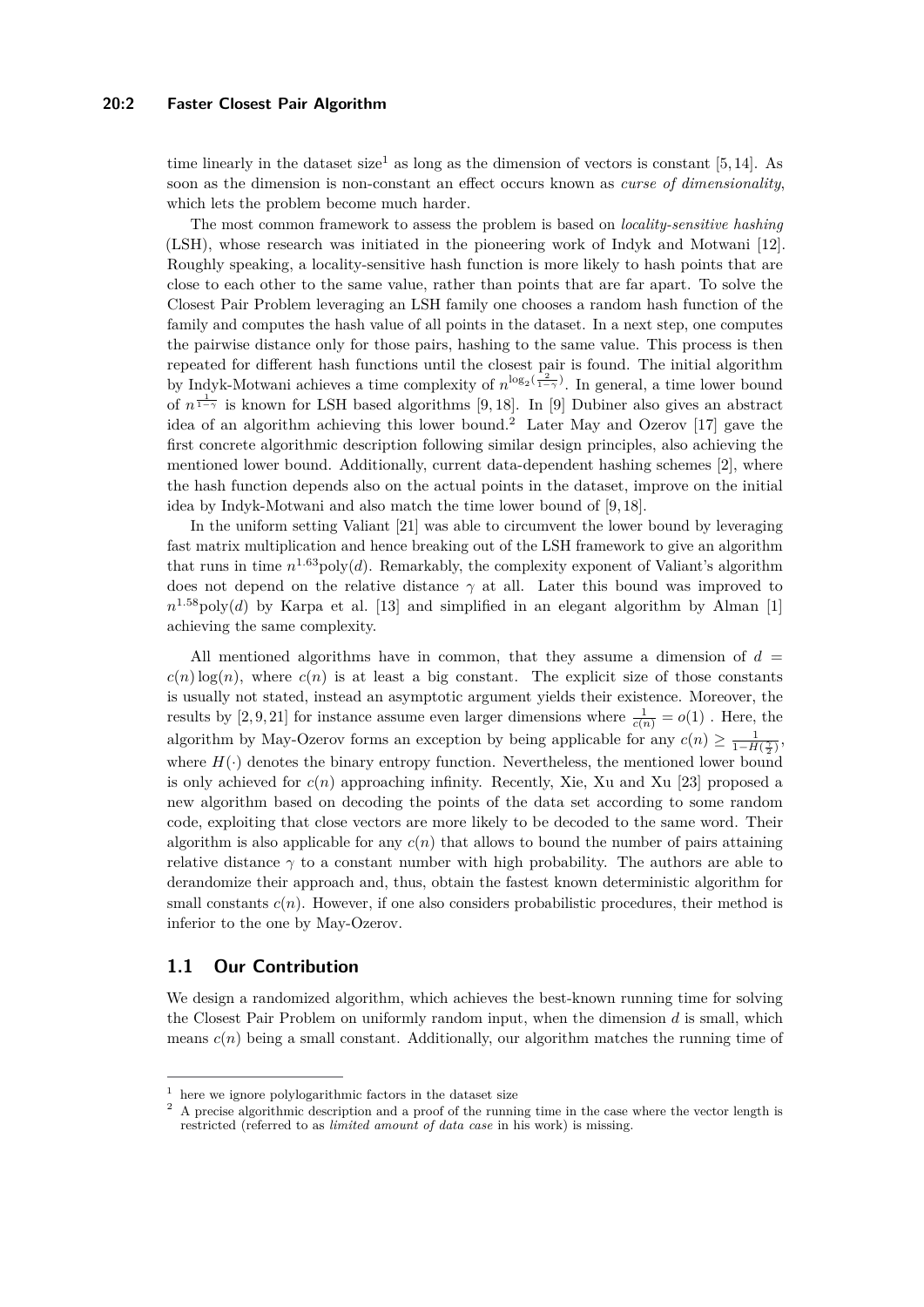<span id="page-2-0"></span>

**Figure 1** Time complexity exponent  $\vartheta$  as a function of the relative distance  $\gamma$  of the closest pair for different dimensions. The running time is of the form  $n^{\vartheta}$  · poly(*d*), where the dashed line represents May-Ozerov's algorithm and the solid line depicts the exponent of our new algorithm. The dotted line gives the maximal  $\gamma$  for which the algorithm by May-Ozerov is still applicable.

the best known LSH algorithms for larger values of *c*(*n*) and still matches the time lower bound for LSH based schemes if  $\frac{1}{c(n)} = o(1)$ . To quantify we give in Figure [1](#page-2-0) the achieved runtime exponent for  $c(n) \in \{1.2, 2.4\}$  of our algorithm in comparison to May-Ozerov. As indicated by the graphics, our algorithm can be seen as a natural extension of the May-Ozerov algorithm to higher distances. Moreover, we show that for large distances our algorithm is indeed optimal. Note that apart from the May-Ozerov algorithm *none* of the previously mentioned algorithms is applicable for those choices of  $c(n)$ . A detailed comparison to the result of May and Ozerov is given right after Theorem [3.](#page-6-0)

Our improvements over previous work lie in the high density regime, which implies multiple solutions to the Closest Vector Problem. Since the distance alone does not allow to distinguish the planted pair in such cases at least a non-negligible fraction of those pairs needs to be reported, to find the planted pair. The relevance of this setting is mostly given by cryptographic [\[4,](#page-15-2) [17\]](#page-16-4) and coding-theoretic [\[7,](#page-16-16) [10,](#page-16-17) [11\]](#page-16-18) applications, precisely the decoding of linear codes. Here, the searched error-vector has known weight and is usually constructed in a tree-wise meet-in-the-middle fashion. Even though the error-vector is usually unique the tree-wise decomposition of the problem introduces multiple solution candidates, such that the lists in the tree can even hold exponentially many pairs with relative distance smaller than  $\gamma$ . However, in such settings, only the elements attaining relative distance  $\gamma$ can possibly sum to the searched error-vector. In the algorithm of Both and May [\[7\]](#page-16-16), which is the fastest known for decoding random binary linear codes, the authors had to define naive fallback routines for the high density case, for which the May-Ozerov algorithm is not applicable. Here our result allows at least for a unified analysis of the algorithm without the need of fallback routines and in the best case leads to runtime improvements. Also, the generalization of the May-Ozerov nearest neighbor algorithm to  $\mathbb{F}_q$  by Hirose [\[11\]](#page-16-18) suffers similar limitations regarding the high density regime, while also forming the basis for the fastest known decoding algorithm for random linear codes over  $\mathbb{F}_q$  [\[10\]](#page-16-17).

Technically our algorithm follows similar design principles as [\[9,](#page-16-11) [17\]](#page-16-4). At its core, these algorithms group the elements of the given datasets recursively into buckets according to some criterion, which fulfills properties that are similar to those of locality-sensitive hash functions. As the buckets in the recursion are decreasing in size, at the end of the recursion they become small enough to compute the pairwise distance of all contained elements naively.

In contrast to previous works, we exchange the used bucket criteria, which allows us to significantly simplify the algorithms' analysis as well as improve for the mentioned parameter regimes. Also, our approach is applicable for any  $c(n)$ , thus we are able to remove the restriction  $c(n) \geq \frac{1}{1 - H(\frac{\gamma}{2})}$ .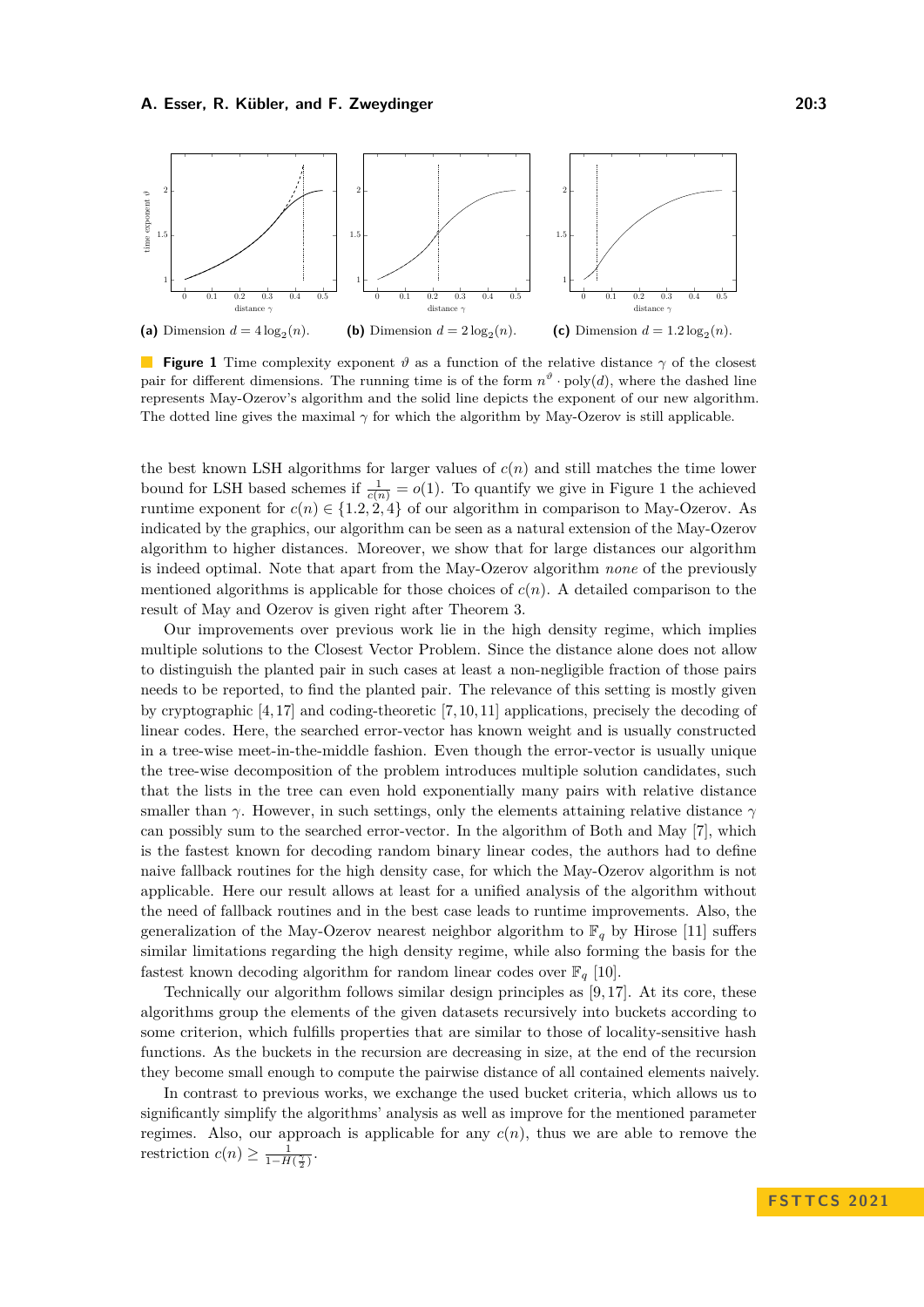#### **20:4 Faster Closest Pair Algorithm**

Following May-Ozerov and Dubiner, we study the bichromatic version of the Closest Pair Problem, which takes as input two datasets rather than one and the goal is to find the closest pair between those given datasets. Obviously, there exists a randomized reduction between the Closest Pair Problem and its bichromatic version, but our algorithm can also be easily adapted to the single dataset case. However, May and Ozerov require the elements within each dataset to be pairwise independent of each other, as a minor contribution we get rid of this restriction, too.

Also, we investigate the algorithms' performance on different input distributions. Therefore we give a modular analysis, which allows for an easy exchange of dataset distribution as well as the choice of bucketing criterion. We also give numerical upper bounds for the algorithm's complexity exponent on some exemplary input distributions. These examples suggest that the chosen criterion is well suited as long as the distance between input elements concentrates around  $\frac{d}{2}$  (as in the case of random input lists), while being non-optimal as soon as the expected distance decreases.

We also address an open research question regarding the practical applicability of algorithms following the design of [\[9,](#page-16-11)[17\]](#page-16-4) raised by May and Ozerov. As their algorithm inherits a huge polynomial overhead in time and space, they left it as an open problem to give a more practical algorithm following a similar design. While our analysis first suggests an equally high overhead, we are able to give an efficient implementation of our algorithm, which requires in addition to the input dataset only constant space. Also, our practical experiments show that most of the overhead of our algorithm is an artifact of the analysis and can be circumvented in practice so that our algorithm performs well compared to a quadratic search baseline.

## **2 Preliminaries**

#### **2.1 Notation**

For *a*, *b* ∈ N, *a* ≤ *b* we denote  $[a, b] := \{a, a + 1, ..., b - 1, b\}$ . In particular, let  $[b] := [1, b]$ . For a vector  $\mathbf{v} \in \mathbb{F}_2^d$  and  $I \in [d]$  let  $\mathbf{v}_I$  be the projection of **v** onto the coordinates indexed by *I*, i.e. for  $\mathbf{v} = (v_1, v_2, \dots, v_d)$  and  $I = \{i_1, i_2, \dots, i_k\}$  we have  $\mathbf{v}_I = (v_{i_1}, \dots, v_{i_k}) \in \mathbb{F}_2^k$ . We denote the uniform distribution on  $\mathbb{F}_2^d$  as  $\mathcal{U}(\mathbb{F}_2^d)$ . We define  $f(n) = \tilde{\mathcal{O}}(g(n)) : \Leftrightarrow \exists i \in$  $\mathbb{N}: f(n) = \mathcal{O}(g(n) \cdot \log^{i}(g(n)))$ , i.e. the tilde additionally suppresses polylogarithmic factors in comparison to the standard Landau notation  $\mathcal{O}$ .

Furthermore, we consider all logarithms having base 2. Define the binary entropy function as  $H(x) = -x \log(x) - (1 - x) \log(1 - x)$  for  $x \in (0, 1)$ , and additionally  $H(0) = H(1) := 0$ . Using this together with Stirling's formula  $n! = \Theta\left(\sqrt{2\pi n} \left(\frac{n}{e}\right)^n\right)$  we obtain  $\binom{n}{n} = \tilde{\Theta}\left(2^{H(\gamma)n}\right)$ . We additionally define  $H^{-1}$ :  $[0, 1] \rightarrow [0, \frac{1}{2}]$  to be the inverse of the left branch of *H*.

## **2.2 Closest Pair Definition**

<span id="page-3-0"></span>In this work, we consider the Bichromatic Closest Pair Problem in Hamming metric. Here, the inputs are two lists of equal size containing elements drawn uniformly at random from  $\mathbb{F}_2^d$  plus a planted pair, whose Hamming distance is  $\gamma d$  for some known  $\gamma$ . More formally, we state the problem in the following definition. To allow for easy comparison to the result of May-Ozerov, we follow their notation using the dimension as the primary difficulty parameter. Thus we let the list sizes be  $n := 2^{\lambda d}$ , which means  $\lambda = \frac{1}{c(n)}$ , where  $d = c(n) \log n$ .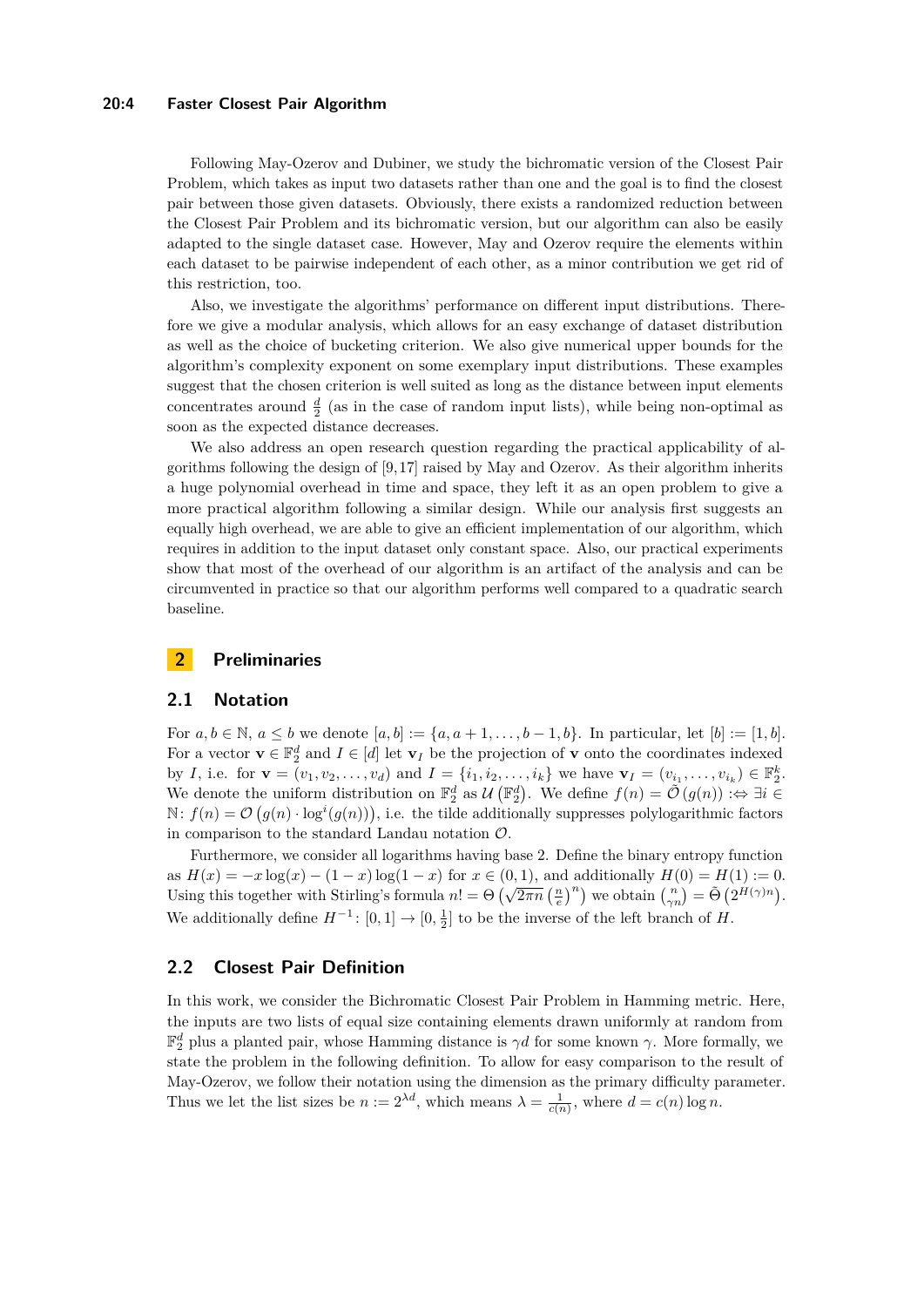▶ **Definition 1** (Bichromatic Closest Pair Problem). Let  $d \in \mathbb{N}$ ,  $\gamma \in [0, \frac{1}{2}]$  and  $\lambda \in (0, 1]$ . Let  $L_1 = (\mathbf{v}_i)_{i \in [2^{\lambda d}]}, L_2 = (\mathbf{w}_i)_{i \in [2^{\lambda d}]} \in (\mathbb{F}_2^d)^{2^{\lambda d}}$  be two lists containing elements uniformly drawn *at random, together with a distinguished pair*  $(\mathbf{x}, \mathbf{y}) \in L_1 \times L_2$  *with*  $wt(\mathbf{x} + \mathbf{y}) = \gamma d$ *. We further assume that for each i, j the vectors*  $\mathbf{v}_i$  *and*  $\mathbf{w}_j$  *are pairwise stochastically independent. The* Closest Pair Problem  $\mathcal{CP}_{d,\lambda,\gamma}$  *asks to find this* closest pair  $(\mathbf{x}, \mathbf{y})$  *given*  $L_1, L_2$  *and the weight parameter*  $\gamma$ *. We call*  $(\mathbf{x}, \mathbf{y})$  *the* solution *of the*  $\mathcal{CP}_{d,\lambda,\gamma}$  *problem.* 

First, note that  $\lambda \leq 1$  is not a real restriction since for  $\lambda > 1$  the lists must contain duplicates, which can be safely removed, giving us a problem instance with  $\lambda \leq 1$ . We also consider the Closest Pair Problem on input lists whose elements are distributed according to some distribution  $D$  different from the uniform one used in Definition [1.](#page-3-0) To indicate this, we refer to the  $\mathcal{CP}_{d,\lambda,\gamma}$  *over distribution*  $\mathcal{D}$ . Note that in this case, the meaningful upper bound for  $\lambda$  is the entropy of  $\mathcal{D}$ .

Technically speaking, it is also not necessary to know the value of  $\gamma$ , as the time complexity of appropriate algorithms to solve the  $\mathcal{CP}_{d,\lambda,\gamma}$  problem is solely increasing in  $\gamma$ . Thus if  $\gamma$  is unknown, one would apply the algorithm for each  $\gamma d = 0, 1, 2, \ldots$  until the solution is found, which results at most in an overhead polynomial in *d*.

It is well known, that any LSH based algorithm solving the problem of Definition [1](#page-3-0) with non-negligible probability needs at least time complexity  $|L_1|^{\frac{1}{1-\gamma}} = 2^{\frac{\lambda d}{1-\gamma}}$  [\[9,](#page-16-11)18]. However, this lower bound assumes the promised pair to be uniquely distinguishable from all other pairs in  $L_1 \times L_2$ . Obviously, if the relation of  $\gamma$  and  $\lambda$  lets us expect more than the promised pair of distance  $\gamma d$  in the input lists, an algorithm solving the Closest Pair Problem needs to find all (or at least a non-negligible fraction) of these closest pairs.<sup>[3](#page-4-0)</sup> Hence, if the input lists contain *E* closest pairs the time complexity of any algorithm solving the problem is lower bounded by

$$
\tilde{\Omega}\left(\max(2^{\frac{\lambda d}{1-\gamma}}, E)\right)
$$

Let  $(\mathbf{v}, \mathbf{w}) \in L_1 \times L_2 \setminus \{(\mathbf{x}, \mathbf{y})\}$  be arbitrary list elements. If the elements are chosen independently and uniformly at random, as stated in Definition [1](#page-3-0) we expect *E* to be of size

$$
\mathbb{E}[E] = (|L_1 \times L_2| - 1) \cdot \Pr[\text{wt}(\mathbf{v} + \mathbf{w}) = \gamma d] + \underbrace{1}_{\text{from } (\mathbf{x}, \mathbf{y})}
$$
\n
$$
= (2^{2\lambda d} - 1) \cdot \frac{\binom{d}{\gamma d}}{2^d} + 1
$$
\n
$$
= \tilde{\Theta} \left( 2^{(2\lambda + H(\gamma) - 1)d} \right) ,
$$

and, thus, the time complexity to solve the  $\mathcal{CP}_{d,\lambda,\gamma}$  is lower bounded by

<span id="page-4-2"></span>
$$
T_{\rm opt} = \tilde{\Omega} \left( \max \left( 2^{\frac{\lambda d}{1 - \gamma}}, \ 2^{(2\lambda + H(\gamma) - 1)d} \right) \right) \ . \tag{1}
$$

#### <span id="page-4-1"></span>**3 Our new Algorithm**

Our algorithm groups the input elements according to some criterion into several buckets, each one representing a new closest pair instance with smaller list size. We then apply this bucketing procedure recursively until the buckets contain few enough elements to eventually solve the Closest Pair Problem represented by them via a naive quadratic search algorithm, the exhaustive search.

<span id="page-4-0"></span>Note that in such a scenario the searched  $(\mathbf{x}, \mathbf{y})$  is probably not the pair with the smallest Hamming distance, however, we still refer to elements attaining Hamming distance *γd* as *closest pairs*.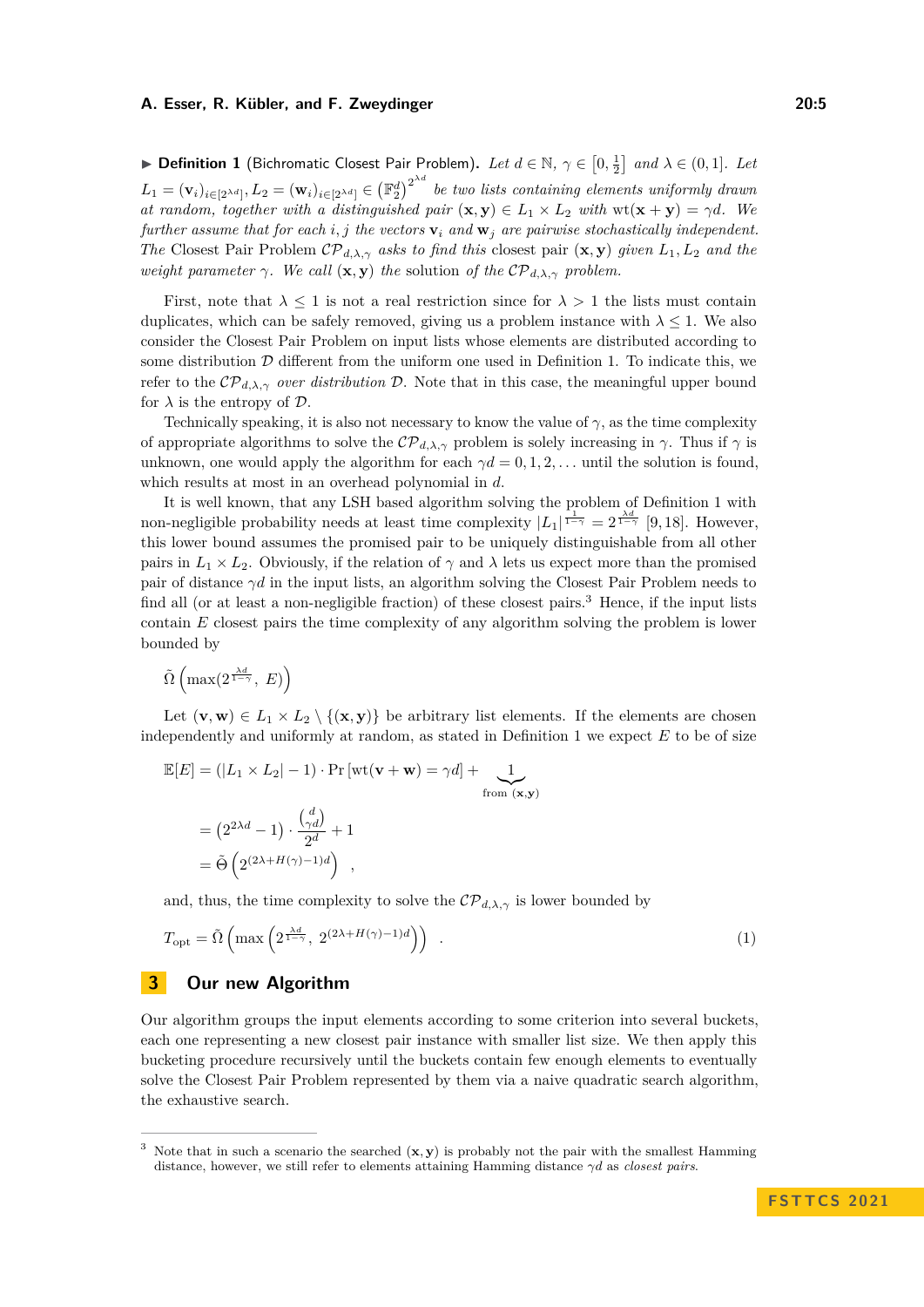

**Figure 2** We start off on the left side of the illustration with the two input lists  $L_1, L_2$  containing the closest pair  $(\mathbf{x}, \mathbf{y})$ . Going right, in each iteration of the algorithm, *N* different  $\mathbf{z}_i^{(j)}$  are randomly chosen and all of the list elements are tested if they fulfill the bucketing criterion. The crosshatched pattern indicates the parts where the bucket criterion is fulfilled, i.e. the list vectors differ from  $z_i^{(j)}$ in  $\delta k$  positions.

As a bucketing criterion, we choose the weight of the vectors after adding a randomly drawn vector **z** from  $\mathbb{F}_2^d$ . Thus, each bucket is represented by a vector **z** and only those elements **v** are added to the bucket, which satisfy  $wt(\mathbf{v} + \mathbf{z}) = \delta d$ , where  $\delta$  is determined later.

More precisely in each recursive iteration, our algorithm works only on equally large blocks of the input vectors and not on the full *d* coordinates, i.e. the weight condition is only checked on the current block. This is a technical necessity to obtain independence of vectors in the same bucket on fresh blocks. Let us formally define the notion of blocks.

<span id="page-5-0"></span>▶ **Definition 2** (Block). Let  $d, r \in \mathbb{N}$  with  $r \mid d$  and  $i \in [r]$ . Then we denote the *i*-th block of [*d*] *as*

$$
B_{i,r}^d := \left[ (i-1)\frac{d}{r} + 1, i\frac{d}{r} \right] .
$$

 $Note that \n\begin{bmatrix} d \end{bmatrix} = \bigcup_{i \in [r]} B_{i,r}^d$  and  $\big| B_{i,r}^d \big| = \frac{d}{r}$  for each  $i \in [r]$ *. Furthermore, the blocks are disjoint. For a leaner notation and since the role of d does not change in the course of this paper, we omit the index d in the following, thus we write*  $B_{i,r} := B_{i,r}^d$ .

Note that May and Ozerov choose the weight of the vectors on random projections as a criterion. In comparison to our variant, their approach involves more parameters and requires extensive re-randomizations of the instance to achieve good success probabilities which together complicates analysis considerably. We cannot rule out the possibility that a different analysis of the May-Ozerov algorithm would allow for an application in the high density regime. However, the complexities of this hypothetical variant are unclear, while our version allows for easy analysis and yields provably optimal complexities in this regime.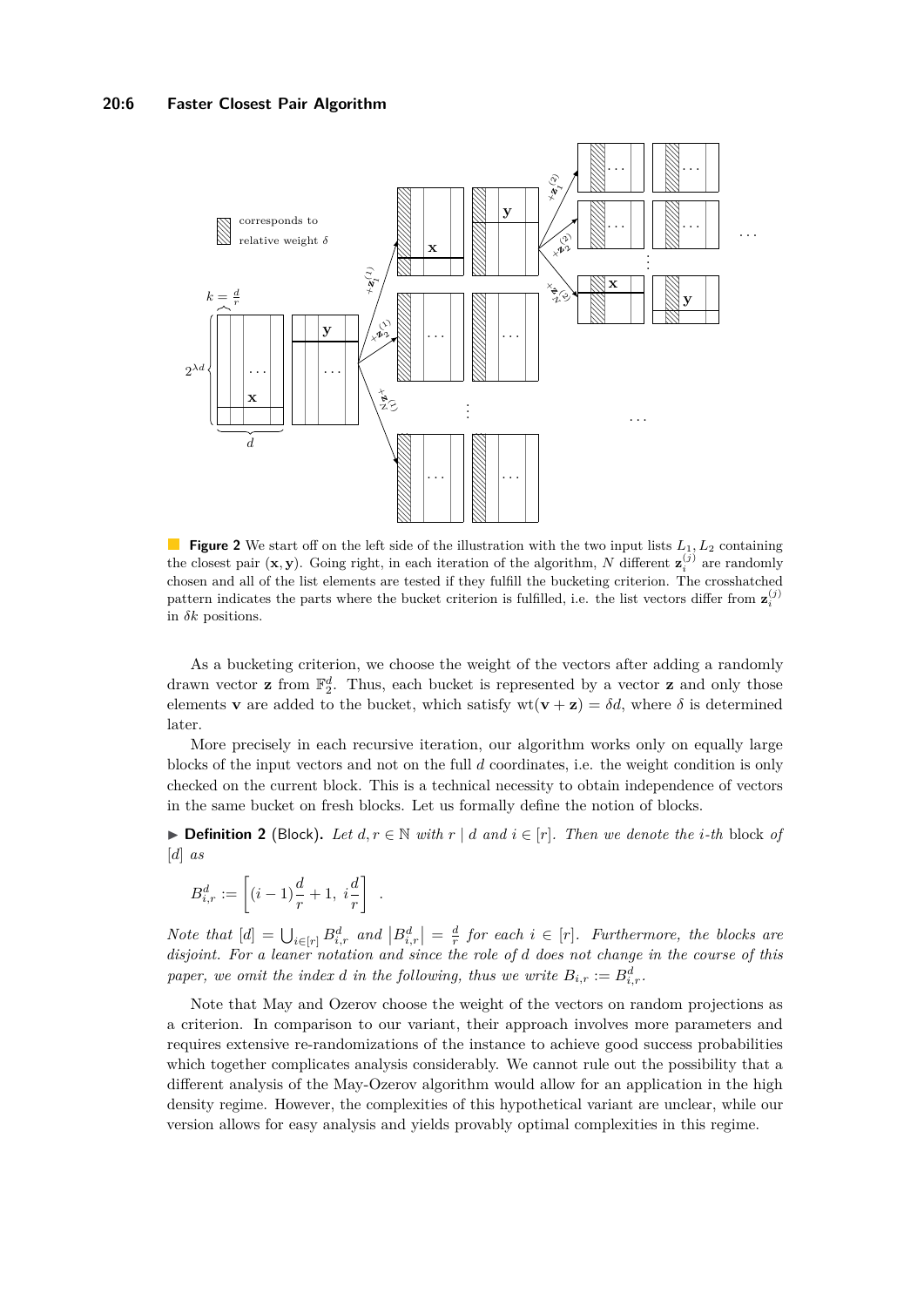In each iteration, we choose the number *N* of buckets in such a way that with overwhelming probability the closest pair lands in at least one of the buckets. Hence, our algorithm creates a tree with branching factor *N* with the distinguished pair being contained in one of the leaves. The deeper we get into the tree, the smaller and, hence, the easier the closest pair instances get. An algorithmic description of the whole procedure is given in pseudocode in Algorithm [1.](#page-6-1) For convenience, a summary of all parameter choices made in line [1](#page-5-0) of the algorithm can be found in Equation [\(8\)](#page-13-0) at the end of Section [3.](#page-4-1)

<span id="page-6-1"></span>**Algorithm 1** CLOSEST-PAIR $(L_1, L_2, \gamma)$ .

**Input:** lists  $L_1, L_2 \in (\mathbb{F}_2^d)^{2^{\lambda d}}$ , weight parameter  $\gamma \in [0, \frac{1}{2}]$ **Output:** list *L* containing the solution  $(\mathbf{x}, \mathbf{y}) \in L_1 \times L_2$  to the  $\mathcal{CP}_{d,\lambda,\gamma}$ 1: Set  $r, P, N \in \mathbb{N}, \delta \in [0, \frac{1}{2}]$  properly and define  $k := \frac{d}{r}$ 2: **for** *P* permutations  $\pi$  **do**  $\triangleright$  *permutation on the bit positions* 3: Stack  $S := [(\pi(L_1), \pi(L_2), 0)]$ 4:  $L \leftarrow \emptyset$ 5: **while** *S* is not empty **do** 6:  $(A, B, i) \leftarrow S.\text{pop}()$ 7: **if** *i < r* **then** 8: **for** *N* randomly chosen  $z \in \mathbb{F}_2^k$  do 9:  $A' \leftarrow (\mathbf{v} \in A \mid \text{wt}((\mathbf{v} + \mathbf{z})_{B_{i+1,r}}) = \delta k)$ 10:  $B' \leftarrow (\mathbf{w} \in B \mid \text{wt}((\mathbf{w} + \mathbf{z})_{B_{i+1,r}}) = \delta k)$ 11: *S.push(* $(A', B', i + 1)$ *)* 12: **else** 13: **for**  $\mathbf{v} \in A$ ,  $\mathbf{w} \in B$  **do** *p* Naive search 14: **if**  $wt(\mathbf{v} + \mathbf{w}) = \gamma d$  **then** 15:  $L \leftarrow L \cup \{(\mathbf{v}, \mathbf{w})\}$ 16: **return** *L*

The following theorem gives the time complexity of our algorithm to solve the  $\mathcal{CP}_{d,\lambda,\gamma}$ .

*,*

<span id="page-6-0"></span>**Fineorem 3.** Let  $\gamma \in [0, \frac{1}{2}]$  and  $\lambda \in [0, 1]$  $\lambda \in [0, 1]$  $\lambda \in [0, 1]$ . Then Algorithm 1 solves the  $\mathcal{CP}_{d, \lambda, \gamma}$  problem with overwhelming success probability in expected time  $2^{\vartheta d(1+o(1))}$ , where

$$
\vartheta = \begin{cases} (1 - \gamma) \left( 1 - H \left( \frac{\delta^* - \frac{\gamma}{2}}{1 - \gamma} \right) \right) & \text{for } \gamma \le \gamma^* \\ 2\lambda + H(\gamma) - 1 & \text{for } \gamma > \gamma^* \end{cases}
$$

*with*  $\delta^* := H^{-1}(1 - \lambda)$  *and*  $\gamma^* := 2\delta^*(1 - \delta^*)$ *.* 

Note that the case distinction marks the transition to the high density regime. Precisely, the transition happens when the amount of closest pairs becomes larger than the running time in the first case. In this first case, where  $\gamma \leq \gamma^*$  our algorithm exactly matches the running time of the May-Ozerov algorithm, which itself is shown to match the lower bound for LSH based approaches whenever  $\lambda$  approaches zero [\[17\]](#page-16-4) (see also Lemma [8\)](#page-12-0). In the second case, where  $\gamma > \gamma^*$  the running time of our algorithm becomes linear in the number of closest pairs, hence it matches the lower bound from Equation [\(1\)](#page-4-2), while the running time of May-Ozerov stays as in the first case. Our algorithm hence optimally extends the May-Ozerov algorithm to the high density regime.

We establish the proof of Theorem [3](#page-6-0) in a series of lemmata and theorems. Note that any bucketing algorithm heavily depends on two probabilities specific to the chosen bucketing criterion. First, the probability that any element falls into a bucket, which we call *p* in the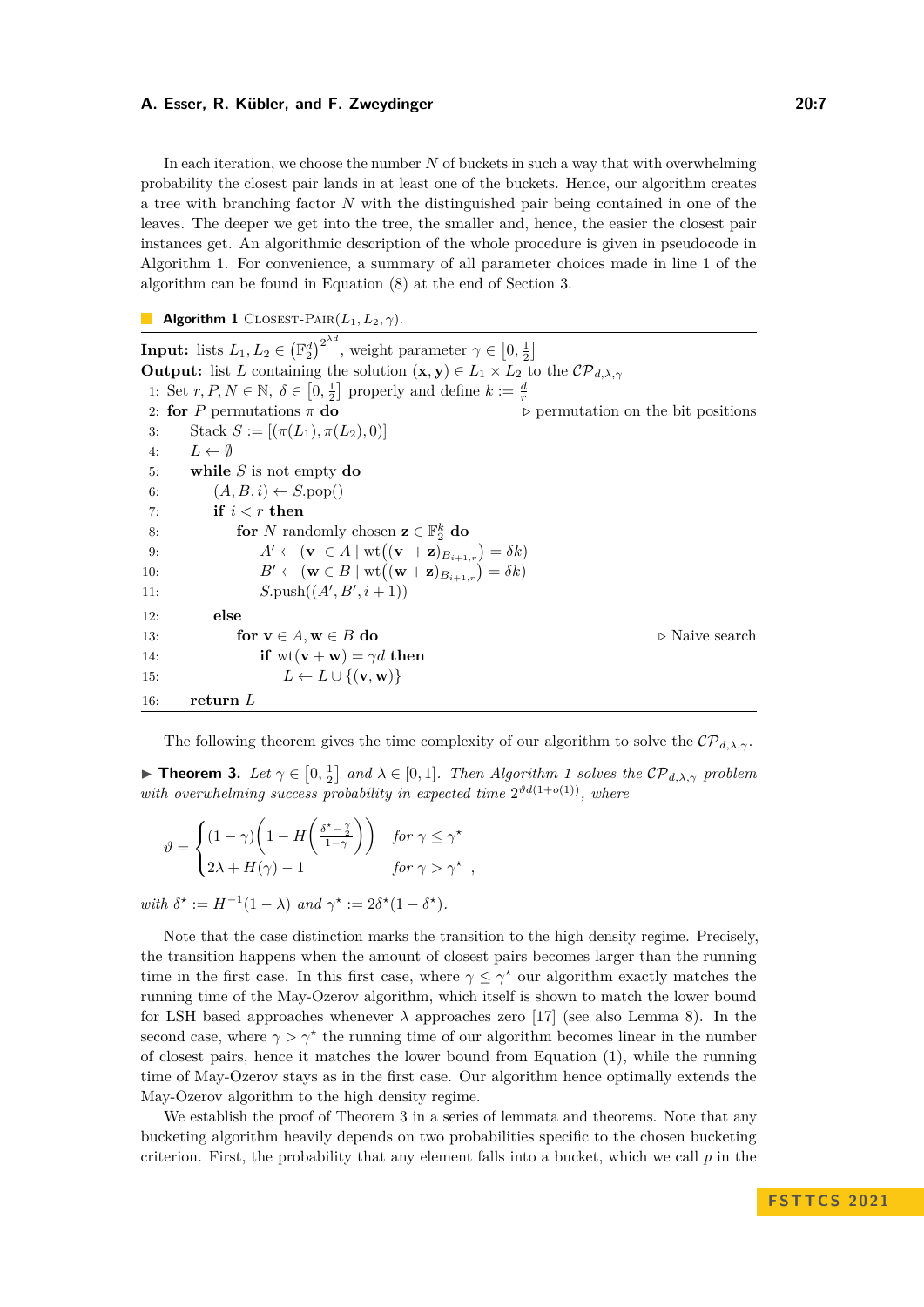#### **20:8 Faster Closest Pair Algorithm**

remainder of this work. This probability is mainly responsible for the lists' sizes throughout the algorithm. The second relevant probability, which we call *q* describes the event of both, **x** and **y**, falling into the same bucket, where  $(\mathbf{x}, \mathbf{y})$  is the solution to the  $\mathcal{CP}_{d,\lambda,\gamma}$  problem. This is the probability of  $(x, y)$  *surviving* one iteration meaning that *q* determines the success probability of the algorithm. In summary, for our choice of bucketing criteria, we get

<span id="page-7-1"></span>
$$
p := \Pr_{\mathbf{z}} \left[ \text{wt}((\mathbf{v} + \mathbf{z})_{B_{i,r}}) = \delta k \right] \text{ for any } \mathbf{v} \in \mathbb{F}_2^k \text{ and}
$$
  

$$
q := \Pr_{\mathbf{z}} \left[ \text{wt}((\mathbf{x} + \mathbf{z})_{B_{i,r}}) = \text{wt}((\mathbf{y} + \mathbf{z})_{B_{i,r}}) = \delta k \right] ,
$$
 (2)

where  $k = \frac{d}{r}$  is the block width. If we assume that the *γd* differing coordinates of **x** and **y** distribute evenly into the *r* blocks, i.e.  $wt((\mathbf{x} + \mathbf{y})_{B_{i,r}}) = \gamma k$  for each *i*, these probabilities are independent of *i* for *δk* fixed. This property is ensured for at least one of the *P* permutations in Algorithm [1](#page-6-1) with overwhelming probability, as we will see in the proof of Theorem [4.](#page-7-0)

We determine the exact form of *p* and *q* later. First, we are going to prove the following statement about the expected running time of Algorithm [1](#page-6-1) in dependence on both probabilities.

<span id="page-7-0"></span>▶ **Theorem 4.** Let *p* and *q* be as defined in Equation [\(2\)](#page-7-1),  $\gamma \in [0, \frac{1}{2}]$ ,  $\lambda \in [0, 1]$  and  $r = \frac{\lambda d}{\log^2 d}$ . *Then Algorithm [1](#page-6-1) solves the*  $\mathcal{CP}_{d,\lambda,\gamma}$  *problem in expected time* 

$$
\max\left(q^{-r}, \frac{2^{\lambda d} \cdot p^{r-1}}{q^r}, \frac{\left(2^{\lambda d} \cdot p^r\right)^2}{q^r}\right)^{1+o(1)}
$$

*with a success probability overwhelming in d.*

**Proof.** First, we are going to prove the statement about the time complexity.

The algorithm maintains a stack, containing list pairs together with an associated counter. In every iteration of the loop in line [5,](#page-5-0) one element is removed from the stack and if the counter *i* associated with this element is smaller than *r*, *N* additional elements  $(A', B', i + 1)$ are pushed to the stack in line [11.](#page-5-0) Let us consider the elements on the stack as nodes in a tree of depth *r*, where all elements with associated counter *i* are siblings on level *i* of the tree. Also, depict the elements pushed to the stack in line [11](#page-5-0) as child nodes of the currently processed node  $(A, B, i)$ . Then the total number of elements with associated counter *i* pushed to the stack is bounded by the number of nodes on level *i* in a tree with branching factor *N*, which is *N<sup>i</sup>* .

Next, let us determine the lists' sizes on level *i* of that tree. Therefore, let the expected size of lists on level *i* be  $\mathcal{L}_i$ . As these lists are constructed from the lists of the previous level by testing the weight condition in line [9](#page-5-0) and [10,](#page-5-0) it holds that

$$
\mathcal{L}_i = \mathcal{L}_{i-1} \cdot \Pr \left[ \text{wt}((\mathbf{v} + \mathbf{z})_{B_{i,r}}) \right] = \delta k \right] := \mathcal{L}_{i-1} \cdot p ,
$$

where  $i > 0$  and by construction  $\mathcal{L}_0 = |L_1|$ . By substitution we get

$$
\mathcal{L}_i = |L_1| \cdot p^i \ \ , \text{ for } i = 0, \dots, r.
$$

Now, we are able to compute the time needed to create the nodes on level *i* of the tree. Observe that for the creation of a level-*i* node we need to linearly scan through the larger lists of a node on level  $i - 1$  to check the weight conditions. Thus, to construct all  $N^i$  nodes of level *i* we need a total time of

$$
T_i = \tilde{\mathcal{O}}\left(\mathcal{L}_{i-1} \cdot N^i\right) = \tilde{\mathcal{O}}\left(|L_1| \cdot p^{i-1} \cdot N^i\right) ,
$$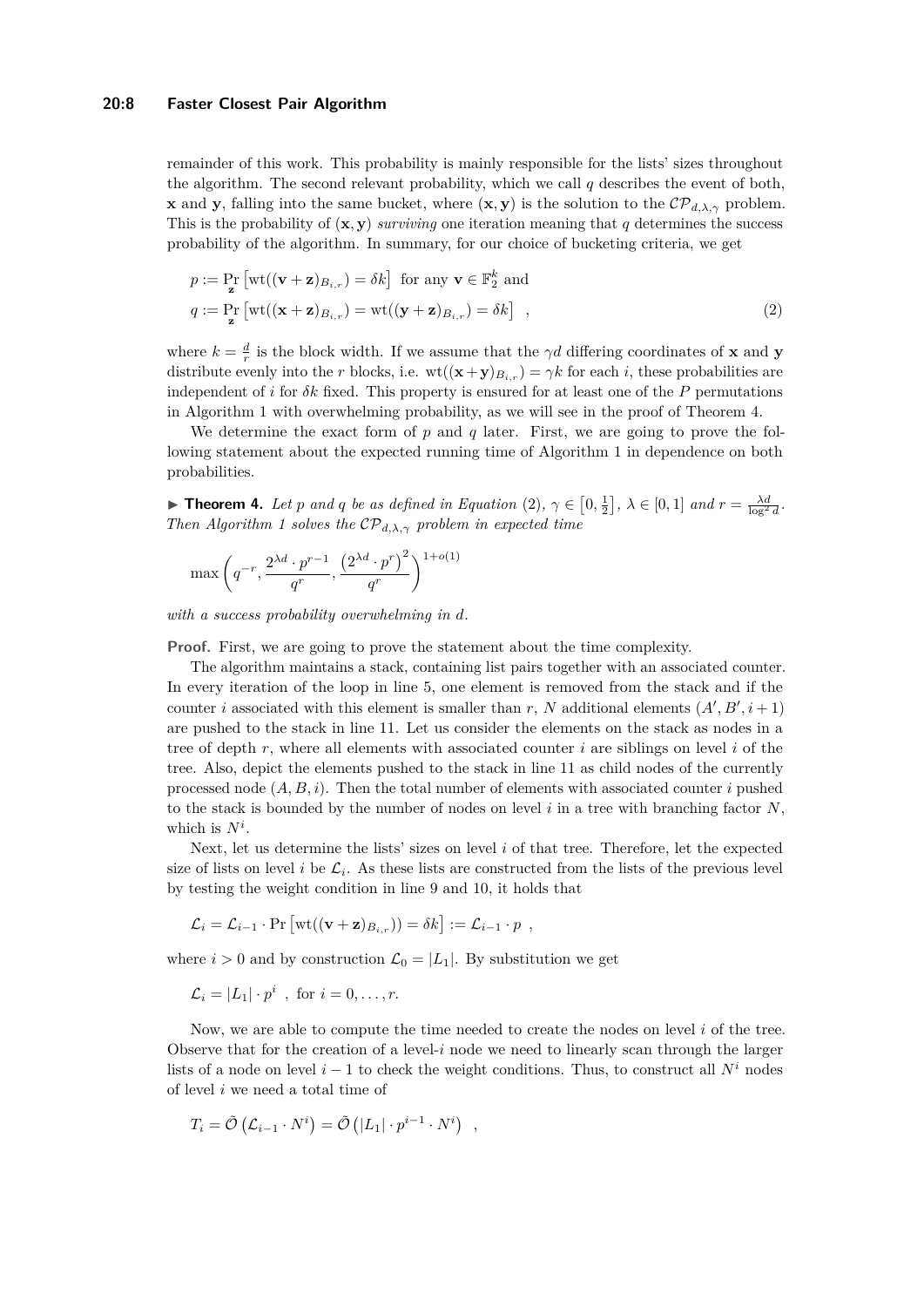for each  $0 < i \leq r$ . Eventually, the list pairs on level r are matched by a naive search with quadratic runtime resulting in

$$
T_{r+1} = \tilde{\mathcal{O}}\left(N^r \cdot \mathbb{E}[|A_r| \cdot |B_r|]\right) ,
$$

where  $A_r$ ,  $B_r$  describe the lists of a level-*r* node.

The expected value of the product, now, depends on the chosen input distribution. We next argue that for the given input distribution we have

$$
\mathbb{E}[|A_r| \cdot |B_r|] = \mathcal{O}(\mathbb{E}[|A_r|] \cdot \mathbb{E}[|B_r|]) = \mathcal{O}(\mathcal{L}_r^2) .
$$

To see this, first note that for **v**, **w**, **z** independent and uniform,  $\mathbf{v} + \mathbf{z}$  and  $\mathbf{w} + \mathbf{z}$  are also independent and uniform. This in turn implies

$$
\Pr\left[\text{wt}((\mathbf{v}+\mathbf{z})_{B_{i,r}})) = \delta k, \text{wt}((\mathbf{w}+\mathbf{z})_{B_{i,r}})) = \delta k\right]
$$
  
= 
$$
\Pr\left[\text{wt}((\mathbf{v}+\mathbf{z})_{B_{i,r}})) = \delta k\right] \cdot \Pr\left[\text{wt}((\mathbf{w}+\mathbf{z})_{B_{i,r}})) = \delta k\right]
$$
  
= 
$$
p^2
$$

since deterministic functions of independent random variables are still independent. This also works for either  $\mathbf{v} = \mathbf{x}$  or  $\mathbf{w} = \mathbf{y}$ , but not for  $(\mathbf{v}, \mathbf{w}) = (\mathbf{x}, \mathbf{y})$ . In this case, however, we have Pr  $[\text{wt}((\mathbf{x} + \mathbf{z})_{B_{i,r}})) = \delta k, \text{wt}((\mathbf{y} + \mathbf{z})_{B_{i,r}})) = \delta k] = q$  by definition. With this insight, we can express  $\mathbb{E}[|A_i| \cdot |B_i|]$  in terms of  $\mathbb{E}[|A_{i-1}| \cdot |B_{i-1}|]$  for each *i* via

$$
\mathbb{E}[|A_i| \cdot |B_i| | A_{i-1}, B_{i-1}] = \sum_{\substack{\mathbf{v} \in A_{i-1}, \ \mathbf{w} \in B_{i-1} \\ (\mathbf{v}, \mathbf{w}) \neq (\mathbf{x}, \mathbf{y})}} \Pr\left[\text{wt}((\mathbf{v} + \mathbf{z})_{B_{i,r}}) = \delta k, \text{wt}((\mathbf{w} + \mathbf{z})_{B_{i,r}}) = \delta k\right]
$$
  
+ 
$$
\Pr\left[\text{wt}((\mathbf{x} + \mathbf{z})_{B_{i,r}})\right] = \delta k, \text{wt}((\mathbf{y} + \mathbf{z})_{B_{i,r}})) = \delta k\right]
$$
  
= 
$$
(|A_{i-1}| \cdot |B_{i-1}| - 1)p^2 + q
$$
  

$$
\leq |A_{i-1}| \cdot |B_{i-1}| \cdot p^2 + 1,
$$

Applying the Law of total Expectation we obtain

$$
\mathbb{E}[|A_i| \cdot |B_i|] = \mathbb{E}[\mathbb{E}[|A_i| \cdot |B_i| \mid A_{i-1}, B_{i-1}]] \le \mathbb{E}[|A_{i-1}| \cdot |B_{i-1}|] \cdot p^2 + 1 \tag{3}
$$

Successive application of Equation [\(3\)](#page-8-0) yields

$$
\mathbb{E}[|A_r| \cdot |B_r|] \le \mathbb{E}[|L_1| \cdot |L_2|] \cdot p^{2r} + r = 2^{2\lambda d} p^{2r} + r = \mathcal{O}(\mathcal{L}_r^2)
$$
\n<sup>(4)</sup>

Finally, the algorithm is repeated for *P* different permutations on the bit positions of elements in  $L_1, L_2$ . In summary, the expected time complexity to build all list becomes the sum of the  $T_i$  multiplied by  $P$ , thus, by choosing  $N := \frac{d}{q}$  and  $P = (d+1)^{r+1}$  we get

$$
T' = P \cdot \sum_{i=1}^{r+1} T_i \le (d+1)^{r+1} \cdot \left( \sum_{i=1}^r N^i \cdot |L_1| \cdot p^{i-1} + (|L_1| \cdot p^r)^2 \cdot N^r \right)
$$
  
=  $(d+1)^{r+1} \cdot \left( \sum_{i=1}^r \frac{|L_1| \cdot d^i}{q} \cdot \left( \frac{p}{q} \right)^{i-1} + \frac{(|L_1| \cdot p^r)^2 \cdot d^r}{q^r} \right)$   
 $\le (d+1)^{2r+1} \cdot \left( \frac{r \cdot |L_1| \cdot p^{r-1}}{q^r} + \frac{(|L_1| \cdot p^r)^2}{q^r} \right)$   
=  $\max \left( \frac{2^{\lambda d} \cdot p^{r-1}}{q^r}, \frac{(2^{\lambda d} \cdot p^r)^2}{q^r} \right)^{1+o(1)},$ 

### <span id="page-8-0"></span>**F S T T C S 2 0 2 1**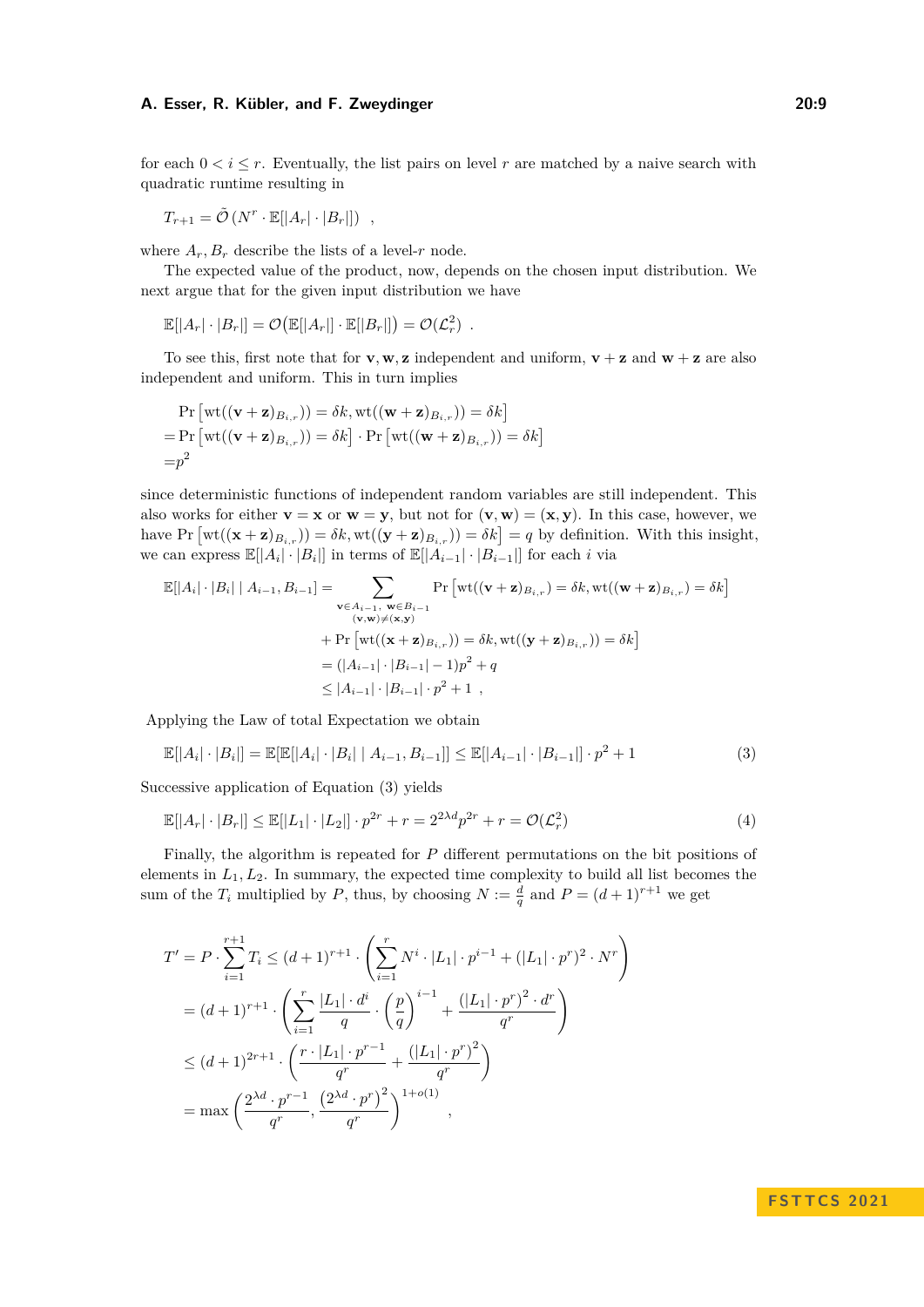where the inequality follows from the fact that  $\frac{p}{q} \geq 1$  since

$$
q = \Pr\left[\text{wt}((\mathbf{x} + \mathbf{z})_{B_{i,r}}) = \text{wt}((\mathbf{y} + \mathbf{z})_{B_{i,r}}) = \delta k\right]
$$
  
\$\leq\$ Pr \$\left[\text{wt}((\mathbf{x} + \mathbf{z})\_{B\_{i,r}}) = \delta k\right]\$  
= p ,

and the final equality stems from the fact that  $|L_1| = 2^{\lambda d}$  and  $r = o(\frac{\lambda d}{\log d})$  as given in the theorem.

Note that  $T'$  disregards the fact that no matter how small the lists in the tree become, the algorithm needs to traverse all

$$
T'' = \tilde{\mathcal{O}}\left(N^r\right) = \tilde{\mathcal{O}}\left(\left(\frac{d}{q}\right)^r\right)
$$

nodes of the tree. Hence, the expected time complexity of the whole algorithm is

$$
T = \max(T', T'')
$$
,

which proves the claim.

Let us now consider the success probability of the algorithm. Therefore, we assume that the chosen permutation distributes the weight on  $\mathbf{x} + \mathbf{y}$  such that in every block of length *r* the weight is equal to  $\frac{\gamma d}{r}$ , which we describe as a *good* permutation. The probability of a random permutation  $\pi$  distributing the weight in such a way is

$$
\Pr\left[\text{good } \pi\right] = \Pr\left[\text{wt}\left(\pi(\mathbf{x} + \mathbf{y})_{B_{i,r}}\right) = \frac{\gamma d}{r}, \text{ for } i = 1, \dots, r\right] = \frac{\left(\frac{d}{r} \right)^r}{\binom{d}{\gamma}} \ge \left(\frac{d}{r} + 1\right)^{-r}
$$

Thus, the probability of at least one out of  $(d+1)^{r+1}$  chosen permutations being good is

!(*d*+1)*r*+1

*.*

 $p_1 := \Pr$  [at least one good  $\pi$ ]

$$
= 1 - (1 - \Pr[\text{good } \pi])^{(d+1)^{r+1}} = 1 - \left(1 - \left(\frac{d}{r} + 1\right)^{-r}\right)^{(d+1)^{r+1}} \ge 1 - e^{-d}.
$$

The algorithm succeeds, whenever there exists a leaf node in the tree, containing the distinguished pair  $(x, y)$ . As every node in the tree is constructed based on its parent, it follows that all nodes on the path from the root to that leaf need to contain  $(\mathbf{x}, \mathbf{y})$ . By definition the probability of **x** and **y** satisfying the bucket criterion at the same time (thus for the same **z**) is *q* and since we condition on a good permutation, *q* is equal for every considered block. Let us define indicator variables  $X_j$  for the first level, where  $X_j = 1$  iff the *j*-th node contains  $(\mathbf{x}, \mathbf{y})$ . Observe that the  $X_i$  for independent choices of **z** are independent. Thus, clearly the number of trials until  $(x, y)$  is contained in any node on level one is distributed geometrically with parameter *q*. Hence, the probability of the solution being contained in at least one node on the first level is

$$
p_2 := \Pr[\exists (A, B, 1) \in S : (\mathbf{x}, \mathbf{y}) \in A \times B] \\
= 1 - (1 - q)^N = 1 - (1 - q)^{\frac{d}{q}} \ge 1 - e^{-d}.
$$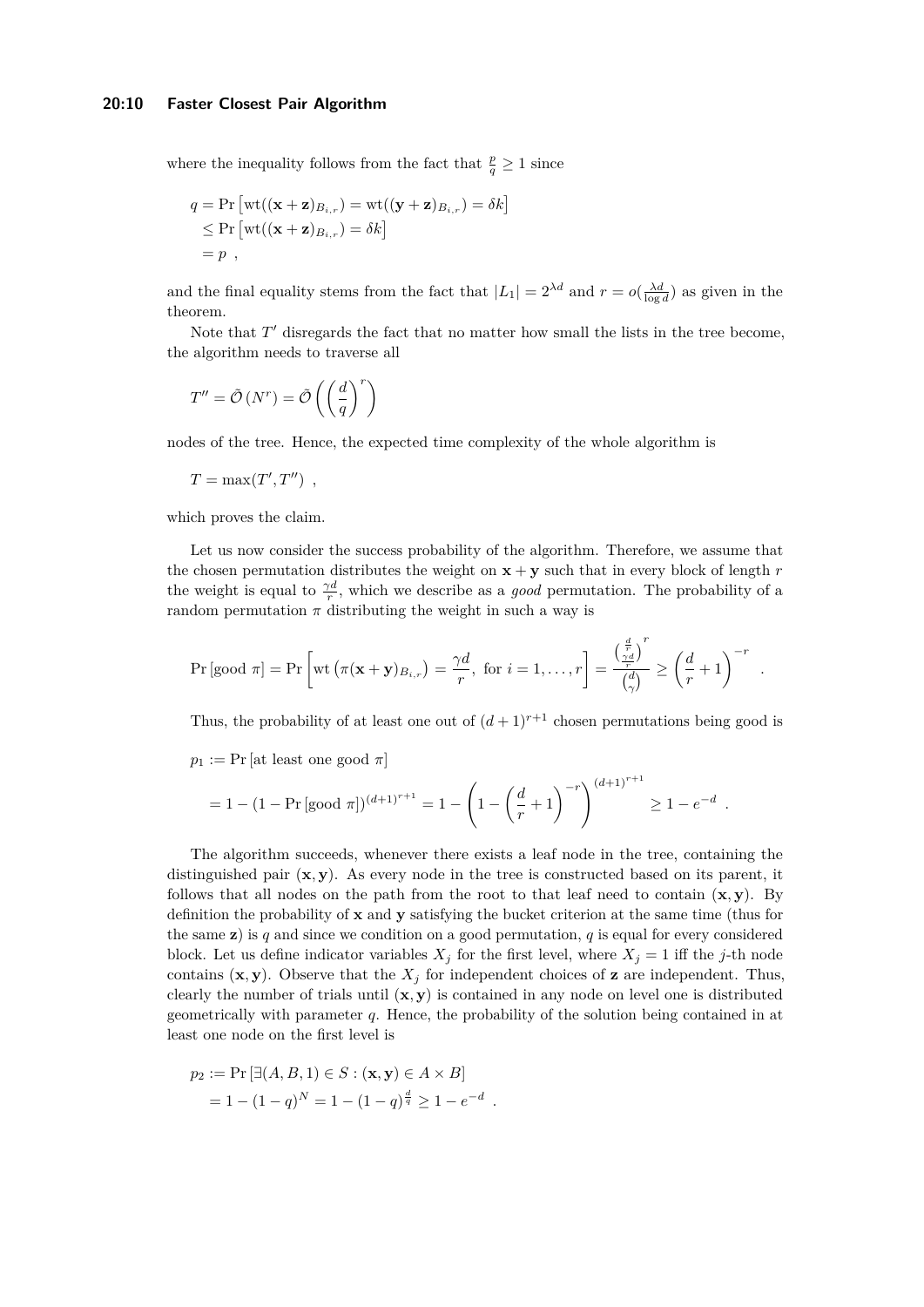Now, imagine the pair being contained in some level-*i* node. Considering that node, we have with the same probability  $p_2$  again that at least one child contains the solution, and the same argument holds until we reach the leaves. Also, by the independent choices of **z** the events remain independent which implies that the probability of (**x***,* **y**) being contained in a level- $r$  list is  $p_2^r$ . In summary, the success probability is

$$
Pr\left[\text{success}\right] = p_1 \cdot p_2^r \ge (1 - e^{-d})^{r+1} \ge 1 - \frac{r+1}{e^d} \ge 1 - \frac{d}{e^d}.
$$

The proof of Theorem [4](#page-7-0) already shows, how different distributions may affect the complexity of the algorithm by changing the expected value  $\mathbb{E}[|A_r| \cdot |B_r|]$ . This influence on the algorithms complexity by different input distributions is further investigated in Section [4.](#page-13-1)

In the next two lemmata, we will determine the exact forms of *p* and *q* to conduct the run time analysis.

<span id="page-10-0"></span>▶ **Lemma 5.** *Let k* ∈ N*, δ* ∈ [0*,* 1]*. If* **x** ∈ F *k* <sup>2</sup> *and* **z** ∼ U(F *k* 2 ) *then*

*.*

$$
\Pr_{\mathbf{z}}\left[\text{wt}(\mathbf{x}+\mathbf{z})=\delta k\right]=\binom{k}{\delta k}\left(\frac{1}{2}\right)^k
$$

**Proof.** Since  $\mathbf{z} \sim \mathcal{U}(\mathbb{F}_2^k)$ , the probability is

$$
\frac{|\{\mathbf{z}\in\mathbb{F}_2^k\mid \text{wt}(\mathbf{x}+\mathbf{z})=\delta k\}|}{|\mathbb{F}_2^k|}.
$$

To compute the numerator, note that  $wt(x + z) = \delta k$  means that x and z differ in  $\delta k$  out of *k* coordinates, for which there are  $\binom{k}{\delta k}$  possibilities. Using  $\left|\mathbb{F}_{2}^{k}\right|=2^{k}$ , the lemma follows.  $\blacktriangleleft$ 

Before we continue, let us make a small definition.

▶ **Definition 6.** Let  $k \in \mathbb{N}$  and  $\mathbf{x}, \mathbf{y} \in \mathbb{F}_2^k$ . Then we define  $D(\mathbf{x}, \mathbf{y}) \subseteq [k]$  to be the set of *coordinates where* **x** *and* **y** *differ, i.e.*

$$
D(\mathbf{x}, \mathbf{y}) := \{ i \in [k] \mid \mathbf{x}_i \neq \mathbf{y}_i \}.
$$

*Furthermore, let*  $S(\mathbf{x}, \mathbf{y}) := [k] \setminus D(\mathbf{x}, \mathbf{y})$  *be the set of coordinates where they are the same.* 

Now we derive the exact form of the probability *q* of a pair with difference *γk* falling into the same bucket.

<span id="page-10-1"></span>**Lemma 7.** Let  $k \in \mathbb{N}$ ,  $\delta \in [0,1]$ . If  $\mathbf{x}, \mathbf{y} \in \mathbb{F}_2^k$  with  $\text{wt}(\mathbf{x} + \mathbf{y}) = \gamma k$  and  $\mathbf{z} \sim \mathcal{U}(\mathbb{F}_2^k)$ . Then

$$
\Pr_{\mathbf{z}}\left[\text{wt}(\mathbf{x}+\mathbf{z})=\text{wt}(\mathbf{y}+\mathbf{z})=\delta k\right]=\binom{\gamma k}{\frac{1}{2}\gamma k}\left(\binom{(1-\gamma)k}{\left(\delta-\frac{\gamma}{2}\right)k}\right)\left(\frac{1}{2}\right)^k.
$$

**Proof.** Let

$$
A := \{ \mathbf{z} \in \mathbb{F}_2^k \mid \text{wt}(\mathbf{x} + \mathbf{z}) = \text{wt}(\mathbf{y} + \mathbf{z}) = \delta k \}.
$$

In analogy to Lemma [5,](#page-10-0) the probability we search for is  $\frac{|A|}{\|\mathbb{F}_2^k\|} = |A| \cdot \left(\frac{1}{2}\right)^k$ .

In the following, let  $\gamma_{\mathbf{x}} := \text{wt}(\mathbf{x} + \mathbf{z})$  and analogously  $\gamma_{\mathbf{y}} := \text{wt}(\mathbf{y} + \mathbf{z})$ . Now observe that every coordinate  $z_i$  of **z** with  $i \in S(\mathbf{x}, \mathbf{y})$ , so belonging to the set of equal coordinates between **x** and **y**, either contributes to both  $\gamma_x$  *and*  $\gamma_y$  with one or does not affect either one of them. Let us define the amount of the  $z_i$ 's with  $i \in S(\mathbf{x}, \mathbf{y})$  that contribute to the weight as  $a := |S(\mathbf{x}, \mathbf{y}) \cap D(\mathbf{x}, \mathbf{z})|$ .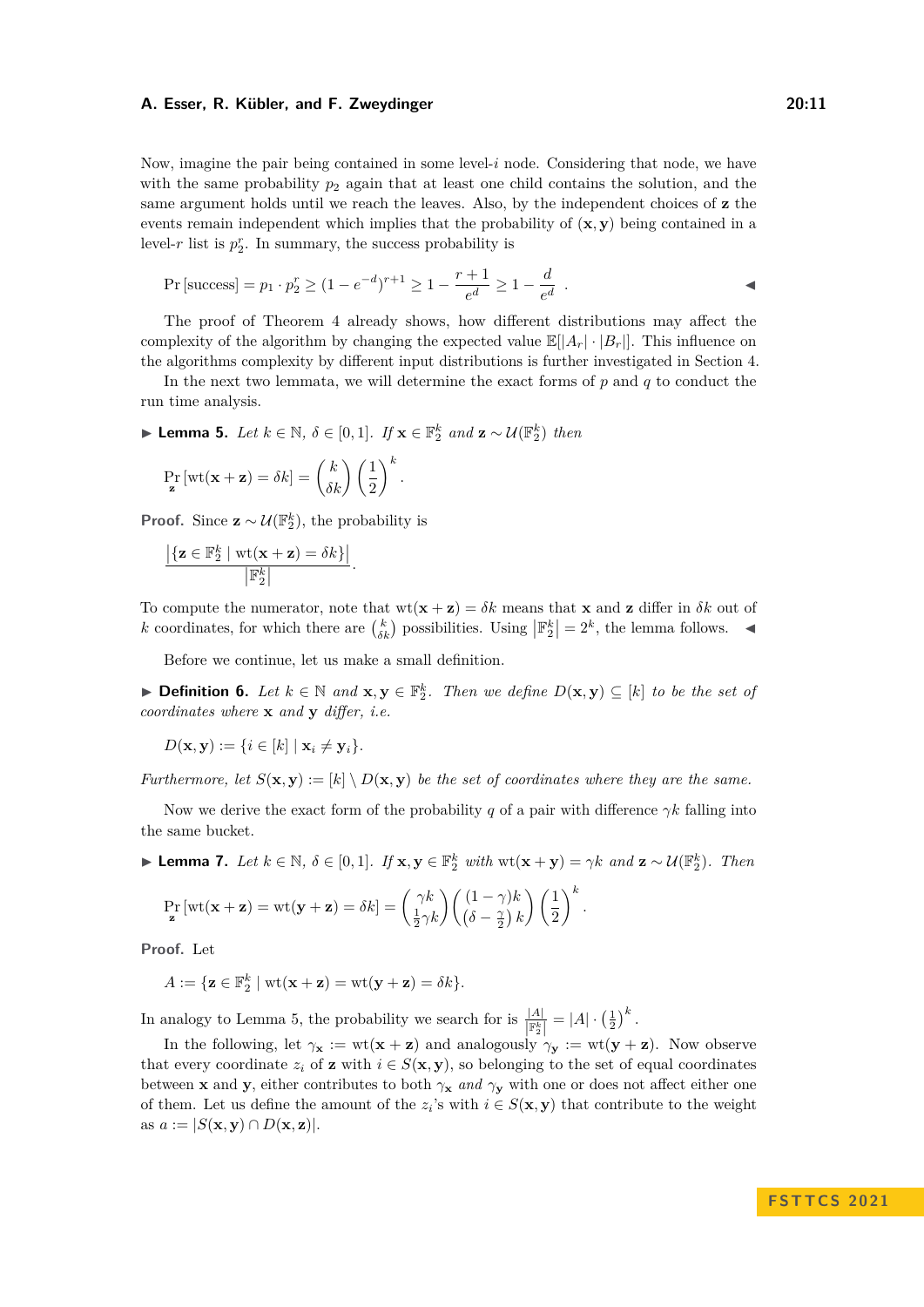#### **20:12 Faster Closest Pair Algorithm**

Now consider the  $z_i$ 's with  $i \in D(\mathbf{x}, \mathbf{y})$ . Clearly, any such  $z_i$  contributes *either* to  $\gamma_\mathbf{x}$  *or* to *γy***. Thus, let us define the number of those**  $z_i$  **with**  $i \in D$ **(<b>x***,* **y**) that contribute to  $γ$ **x** as  $b$ **x** :=  $|D(\mathbf{x}, \mathbf{y}) \cap D(\mathbf{x}, \mathbf{z})|$  and analogously those which contribute to  $\gamma_{\mathbf{y}}$  as  $b_{\mathbf{y}} := |D(\mathbf{x}, \mathbf{y}) \cap D(\mathbf{y}, \mathbf{z})|$ . Obviously we have

$$
b_{\mathbf{x}} + b_{\mathbf{y}} = |D(\mathbf{x}, \mathbf{y})| = \gamma k \tag{5}
$$

On the other hand we are only interested in those **z** for which  $\gamma_x = \gamma_y = \delta k$ , which yields the two equations

$$
\gamma_{\mathbf{x}} = a + b_{\mathbf{x}} = \delta k \tag{6}
$$

$$
\gamma_{\mathbf{y}} = a + b_{\mathbf{y}} = \delta k \tag{7}
$$

All three equations together yield the unique solution

$$
b_{\mathbf{x}} = b_{\mathbf{y}} = \frac{\gamma k}{2}
$$
 and  $a = \left(\delta - \frac{\gamma}{2}\right)k$ .

This shows the following: If  $z \in A$ , it is necessary that **z** differs from **x** (analogously **y**) in exactly

- <sup>*–*</sup>  $\frac{\gamma}{2}k$  out of γk coordinates of  $D(\mathbf{x}, \mathbf{y})$  and
- $-\left(\delta \frac{\gamma}{2}\right)k$  out of  $(1 \gamma)k$  coordinates of  $S(\mathbf{x}, \mathbf{y})$ .

Thus, because we can freely combine both conditions, in total there are

$$
|A| = \begin{pmatrix} \gamma k \\ \frac{\gamma}{2} k \end{pmatrix} \begin{pmatrix} (1 - \gamma)k \\ \left(\delta - \frac{\gamma}{2}\right) k \end{pmatrix}
$$

different values for **z**, finishing the proof.

Now we are ready to prove Theorem [3](#page-6-0) about the time complexity of Algorithm [1](#page-6-1) for solving the  $\mathcal{CP}_{d,\lambda,\gamma}$  problem. For convenience, we restate the theorem here.

**Fineorem 3.** Let  $\gamma \in [0, \frac{1}{2}]$  and  $\lambda \in [0, 1]$  $\lambda \in [0, 1]$  $\lambda \in [0, 1]$ . Then Algorithm 1 solves the  $\mathcal{CP}_{d, \lambda, \gamma}$  problem with overwhelming success probability in expected time  $2^{\vartheta d(1+o(1))}$ , where

$$
\vartheta = \begin{cases} (1 - \gamma) \left( 1 - H \left( \frac{\delta^* - \frac{\gamma}{2}}{1 - \gamma} \right) \right) & \text{for } \gamma \le \gamma^* \\ 2\lambda + H(\gamma) - 1 & \text{for } \gamma > \gamma^* \end{cases}
$$

*with*  $\delta^* := H^{-1}(1 - \lambda)$  *and*  $\gamma^* := 2\delta^*(1 - \delta^*)$ *.* 

**Proof.** First let us give the exact form of  $\log p$  and  $\log q$  using Stirling's formula to approx-imate the binomial coefficients in Lemma [5](#page-10-0) and [7.](#page-10-1) By setting the block width  $k = \frac{d}{r}$  we get

*,*

$$
\log q = (1 - \gamma) \left( H \left( \frac{\delta - \frac{\gamma}{2}}{1 - \gamma} \right) - 1 \right) \frac{d}{r} (1 + o(1)), \quad \log p = (H(\delta) - 1) \frac{d}{r} (1 + o(1)).
$$

Now, let us reconsider the running time given in Theorem [4](#page-7-0) as

$$
T = \max\left(\underbrace{\frac{1}{q^r}, \underbrace{2^{\lambda d} \cdot p^{r-1}}_{(a)}, \underbrace{\left(2^{\lambda d} \cdot p^r\right)^2}_{(b)}, \underbrace{\frac{1}{q^r}}_{(c)}\right)^{1+o(1)}
$$

where  $r = \frac{\lambda d}{\log^2 d}$ .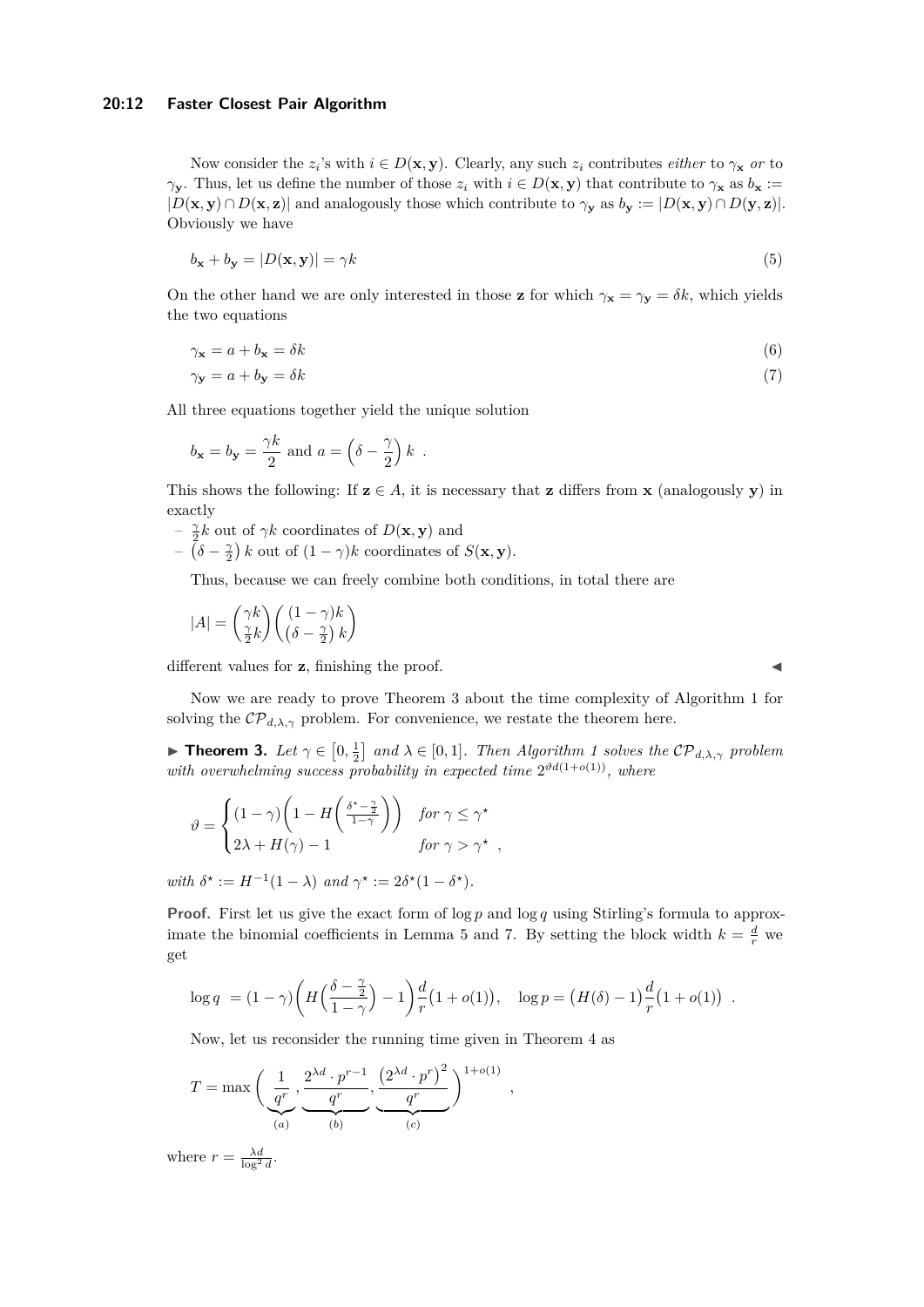We now show that the running time for all values of  $\delta \geq \delta^* := H^{-1}(1 - \lambda)$  is solely dominated by (*c*). Observe that we have  $(c) \geq (b)$ , whenever

*,*

$$
2^{\lambda d} \cdot p^{2r} \ge p^{r-1}
$$
  
\n
$$
\Leftrightarrow \qquad H(\delta) \ge 1 - \frac{\lambda r}{r+1}
$$
  
\n
$$
\Leftrightarrow \qquad \delta \ge H^{-1} \left( 1 - \frac{\lambda}{1 + \frac{1}{r}} \right) \to H^{-1} (1 - \lambda) = \delta^*
$$

since  $\frac{1}{r} = o(1)$ . Also we have  $(c) \geq (a)$  for the same choice of delta, as

*.*

$$
2^{2\lambda d} \cdot p^{2r} \ge 1
$$
  
\n
$$
\Leftrightarrow \qquad \delta \ge H^{-1}(1 - \lambda) = \delta^*
$$

Thus, for all choices of  $\delta \geq \delta^*$  the running time is  $(T_{\delta})^{(1+o(1))}$  with

$$
\vartheta^{\star}(\delta) := \frac{\log T_{\delta}}{d} = 2(\lambda + H(\delta) - 1) + (1 - \gamma) \left(1 - H\left(\frac{\delta - \frac{\gamma}{2}}{1 - \gamma}\right)\right) .
$$

Now, minimizing  $\vartheta^*$  yields a global minimum at  $\delta_{\min} = \frac{1}{2}(1 - \sqrt{1 - 2\gamma})$  attaining a value of

$$
\vartheta^{\star}(\delta_{\min}) = 2\lambda + H(\gamma) - 1.
$$

As we are restricted to values for  $\delta$  which are larger than  $\delta^*$  solving  $\delta_{\min} \geq \delta^*$  for  $\gamma$  yields

$$
\delta_{\min} \geq \delta^{\star}
$$
  

$$
\Leftrightarrow \quad \gamma \geq 2\delta^{\star} (1 - \delta^{\star}) = \gamma^{\star} .
$$

This proves the claim of the theorem whenever  $\gamma > \gamma^*$ . For all other values of  $\gamma$  we simply choose  $\delta = \delta^*$ , which yields

$$
\vartheta = \vartheta^{\star}(\delta^{\star}) = (1 - \gamma) \left( 1 - H\left(\frac{\delta^{\star} - \frac{\gamma}{2}}{1 - \gamma}\right) \right) \text{ for } \gamma \leq \gamma^{\star}
$$

as claimed.

Now to boost the expected running time  $2^{\vartheta d(1+o(1))}$  of the algorithm to actually being obtained with overwhelming probability we use a standard Markov argument. Let *X* denote the random variable describing the running time of the algorithm. Then the probability that the algorithm needs more time than  $2^{\sqrt{d}}E[X]$  to finish is

$$
\Pr\left[X \ge 2^{\sqrt{d}} \cdot E[X]\right] \le \frac{E[X]}{2^{\sqrt{d}} \cdot E[X]} = 2^{-\sqrt{d}} ,
$$

or equivalently the algorithm finishes in less time than  $2^{\sqrt{d}}E[X] = 2^{\vartheta d(1+o(1))}$  with overwhelming probability. Also, a standard application of the union bound yields that the intersection of the algorithm finishing within the claimed time and the algorithm having success in finding the solution is still overwhelming.

<span id="page-12-0"></span>The theorem shows that whenever  $\gamma > \gamma^*$  our algorithm obtains the optimal time complexity for uniformly random lists as given in Equation [\(1\)](#page-4-2). Additionally, our algorithm reaches the time lower bound for locality-sensitive hashing based algorithms for all values of  $γ$ , whenever the input list sizes are subexponential in the dimension *d*, which is shown in the following lemma.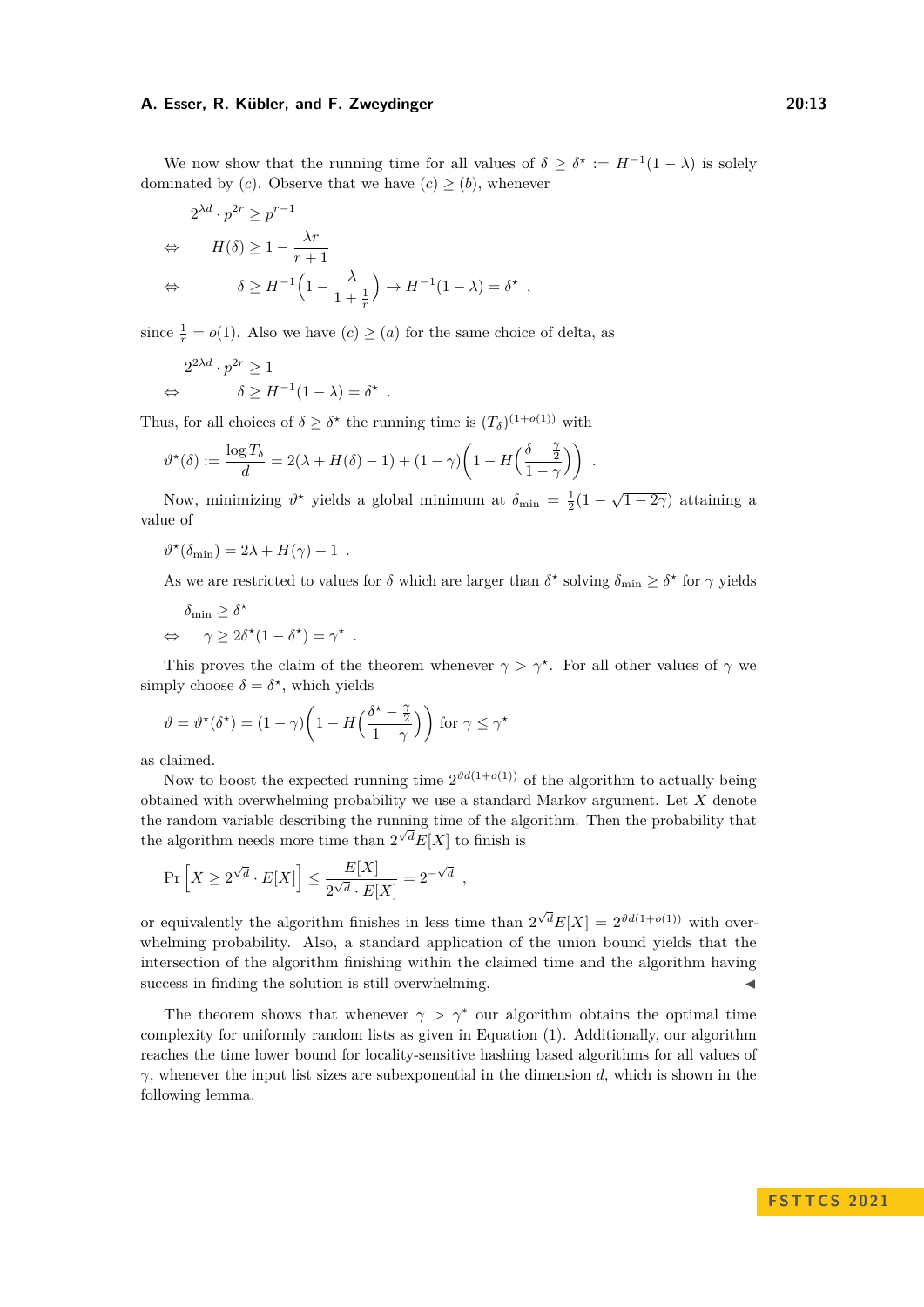#### **20:14 Faster Closest Pair Algorithm**

**• Lemma 8.** Let  $\gamma \in [0, \frac{1}{2}]$ , and  $\vartheta$  as defined in Theorem [3.](#page-6-0) Then we have

$$
\lim_{\lambda \to 0} \frac{\vartheta}{\lambda} = \frac{1}{1 - \gamma} .
$$

**Proof.** Note that for  $\lambda$  converging zero,  $\delta^* = H^{-1}(1 - \lambda)$  approaches  $\frac{1}{2}$ . This implies  $\gamma^* := 2\delta^*(1 - \delta^*) = \frac{1}{2}$  and hence for all choices of  $\gamma$  we have

$$
\vartheta = (1 - \gamma) \bigg( 1 - H \bigg( \frac{\delta - \frac{\gamma}{2}}{1 - \gamma} \bigg) \bigg) .
$$

Now, for this choice of  $\vartheta$ , May and Ozerov [\[17,](#page-16-4) Corollary 1] already showed the statement of this lemma, by applying L'Hopital's rule twice.

For convenience, we restate all parameter choices of Algorithm [1](#page-6-1) for solving the  $\mathcal{CP}_{d,\lambda,\gamma}$ in the following overview:

<span id="page-13-0"></span>
$$
r = \frac{d}{\log^2 d}, P = (d+1)^{r+1}, k = \frac{d}{r}
$$
  
\n
$$
N = \frac{d}{q}, \text{ where } q = \left(\frac{\gamma k}{\frac{1}{2}\gamma k}\right) \left(\frac{(1-\gamma)k}{(\delta-\frac{\gamma}{2})k}\right) \left(\frac{1}{2}\right)^k
$$
  
\n
$$
\delta = \begin{cases} \delta^\star & \text{for } \gamma \le 2\delta^\star (1-\delta^\star) \\ \frac{1}{2}(1-\sqrt{1-2\gamma}) & \text{else} \end{cases}, \text{ with } \delta^\star := H^{-1}(1-\lambda)
$$
\n(8)

## <span id="page-13-1"></span>**4 Different Input Distributions**

In this section, we show how to adapt the analysis of Algorithm [1](#page-6-1) to variable input distributions. Therefore, we first reformulate Theorem [4](#page-7-0) in Corollary [9](#page-13-2) for the case of considering the  $\mathcal{CP}_{d,\lambda,\gamma}$  over an arbitrary distribution D. As already indicated in the proof of Theorem [4,](#page-7-0) this reformulation depends on the expected value  $\mathcal E$  of the cost of the naive search at the bottom of the computation tree, which is highly influenced by the distribution  $D$ . Then, we show how to compute  $\mathcal E$  and how to upper bound it effectively. Finally, we give upper bounds for the time complexity of the algorithm to solve the  $\mathcal{CP}_{d,\lambda,\gamma}$  over some generic distributions. These examples suggest that the algorithm is best suited for distributions  $D$ , where the weight of the sum **v** + **w** of elements **v**, **w** ~  $\mathcal{D}$  concentrates at  $\frac{d}{2}$ .<sup>[4](#page-13-3)</sup>

Let us start with the reformulation of the theorem.

<span id="page-13-2"></span> $\blacktriangleright$  **Corollary 9.** Let  $\mathcal{D}$  be some distribution over  $\mathbb{F}_2^d$ , q and p be as defined in Equation [\(2\)](#page-7-1),  $\gamma \in [0, \frac{1}{2}], \ \lambda \in [0, 1]$  and  $r = \frac{\lambda d}{\log^2 d}$ . Also let  $\mathcal{E} = \mathbb{E}[|A| \cdot |B|]$  for A and B in line [13](#page-5-0) of *Algorithm [1](#page-6-1) (where the expectation is taken over the distribution of input lists and the random choices of the algorithm). Then Algorithm [1](#page-6-1) solves the* CP*d,λ,γ problem over* D *in time*

$$
\max\left(q^{-r}, \frac{2^{\lambda d} \cdot p^{r-1}}{q^r}, \frac{\mathcal{E}}{q^r}\right)^{1+o(1)}
$$

*with success probability overwhelming in d.*

<span id="page-13-3"></span><sup>4</sup> This behavior seems quite natural as in this case, the solution is most distinguishable from random input pairs.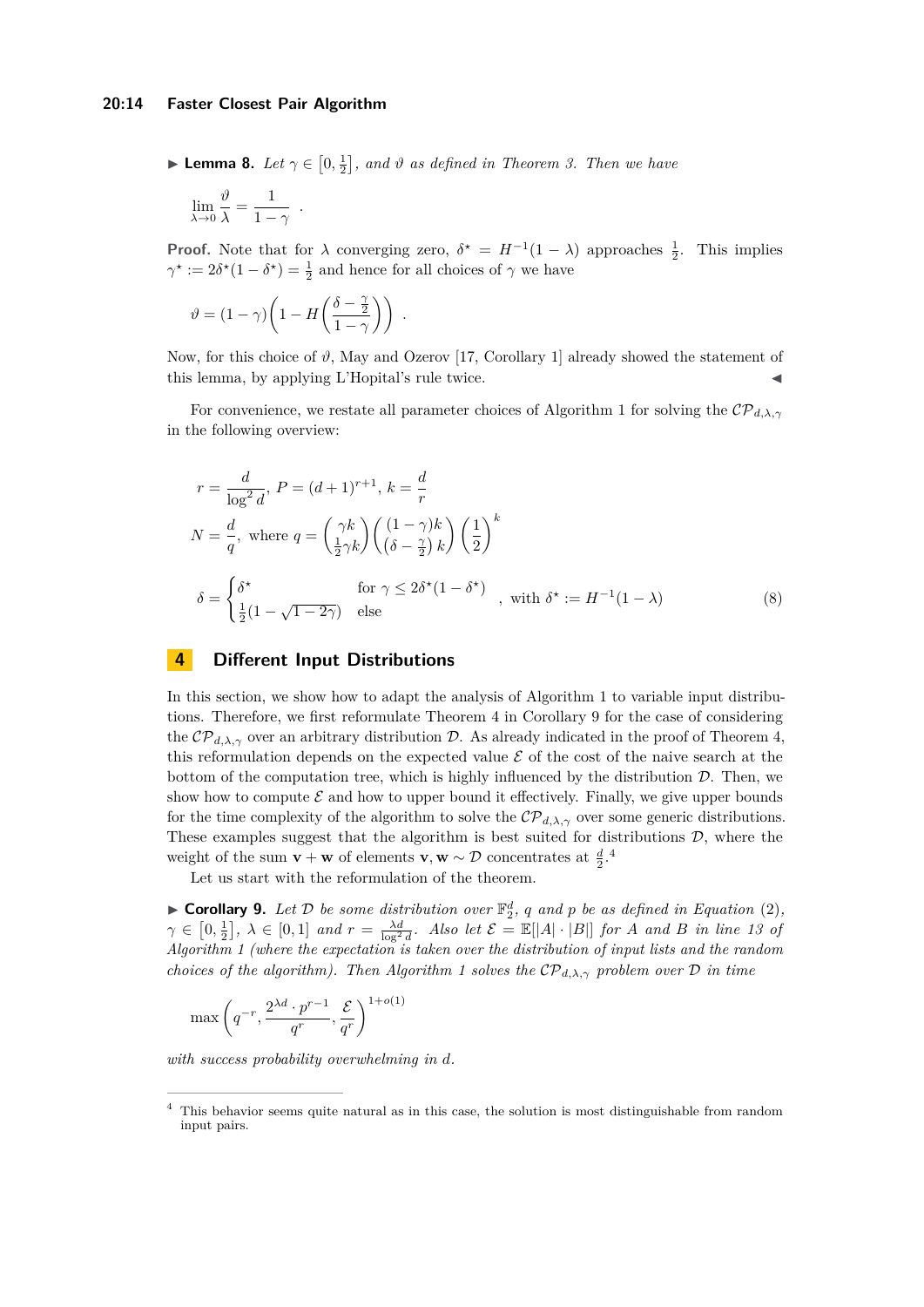**Proof.** The proof follows along the lines of the proof of Theorem [4,](#page-7-0) by observing that  $T_{r+1} = N^r \cdot \mathcal{E}$  and the expected time complexity is again amplified to being obtained with overwhelming probability by using a Markov argument similar to the proof of Theorem [3.](#page-6-0)  $\blacktriangleleft$ 

In the next lemma, we show how to upper bound the value of  $\mathcal{E}$ .

<span id="page-14-0"></span>**Lemma 10** (Expectation of Naive Search). Let D be some distribution over  $\mathbb{F}_2^d$ ,  $\gamma \in [0, \frac{1}{2}]$ ,  $\lambda \in [0,1]$  and  $r = \frac{\lambda d}{\log^2 d}$ . Also let  $\mathcal{E} = \mathbb{E}[|A| \cdot |B|]$  for *A* and *B* in line [13](#page-5-0) of Algorithm [1](#page-6-1) *when solving some instance of the* CP*d,λ,γ over* D *(where the expectation is taken over the distribution of input lists and the random choices of the algorithm). Then we have*

$$
\mathcal{E} \le 2^{2\lambda d} \prod_{i=1}^r \alpha_i + 4r \cdot 2^{\lambda d} \cdot p^r
$$

 $where \ \alpha_i := \Pr_{\mathbf{v}, \mathbf{w} \sim \mathcal{D}} \left[ \text{wt}((\mathbf{v} + \mathbf{z})_{B_{i,r}}) = \delta k, \text{wt}((\mathbf{w} + \mathbf{z})_{B_{i,r}}) = \delta k \right].$ 

**Proof.** See Appendix [A.1.](#page-17-0)

While Lemma [10](#page-14-0) gives an upper bound on the required expectation, it is not very handy. In the next lemma, we show how to further bound this expectation and how it affects the running time of the algorithm.

<span id="page-14-1"></span> $\blacktriangleright$  Lemma 11 (Complexity for Arbitrary Distributions). Let  $\mathcal D$  be some distribution over  $\mathbb F_2^d$ ,  $r := \frac{\lambda d}{\log^2 d}$ ,  $\gamma \in [0, \frac{1}{2}]$  and  $\lambda \in [0, 1]$ . Also let  $\mathcal{E} = \mathbb{E}[|A| \cdot |B|]$  for A and B in line [13](#page-5-0) of *Algorithm [1](#page-6-1) when solving some instance of the* CP*d,λ,γ over* D *(where the expectation is taken over the distribution of input lists and the random choices of the algorithm). Then Algorithm [1](#page-6-1) solves the* CP*d,λ,γ over* D *in time*

$$
\max\left(q^{-r}, \frac{2^{\lambda d} \cdot p^{r-1}}{q^r}, \frac{2^{\varepsilon d}}{q^r}\right)^{1+o(1)}
$$

*where*

$$
\varepsilon = 2\lambda - \min_{\substack{i \in [r] \\ \eta \in [0,1]}} (1 - \eta) \left( 1 - H\left(\frac{\delta - \frac{\eta}{2}}{1 - \eta}\right) \right) - \frac{r \cdot \log p_{i,\eta k}}{d}
$$

*,*

 $with p_{i,\eta k} := \Pr \left[ \text{wt}((\mathbf{v} + \mathbf{w})_{B_{i,r}}) = \eta k \right].$ 

**Proof.** See Appendix [A.2.](#page-17-1)

Note that if it further holds that for **v**  $\sim \mathcal{D}$  each of the *r* blocks of **v** is identically distributed we can further simplify the term of *ε* from Lemma [11.](#page-14-1) In this case, we have  $p_{i,\eta k}^r \leq \Pr \left[\text{wt}(\mathbf{v} + \mathbf{w}) = \eta d\right] := p_{\eta d}$ , thus we get

$$
\varepsilon = 2\lambda - \min_{\eta \in [0,1]} (1 - \eta) \left( 1 - H\left(\frac{\delta - \frac{\eta}{2}}{1 - \eta}\right) \right) - \frac{\log p_{\eta d}}{d} .
$$

Now if we are given an arbitrary distribution D we can maximize *ε* according to *η*. Then we can similar to the proof of Theorem [3](#page-6-0) derive a value for  $\delta$  minimizing the overall time complexity.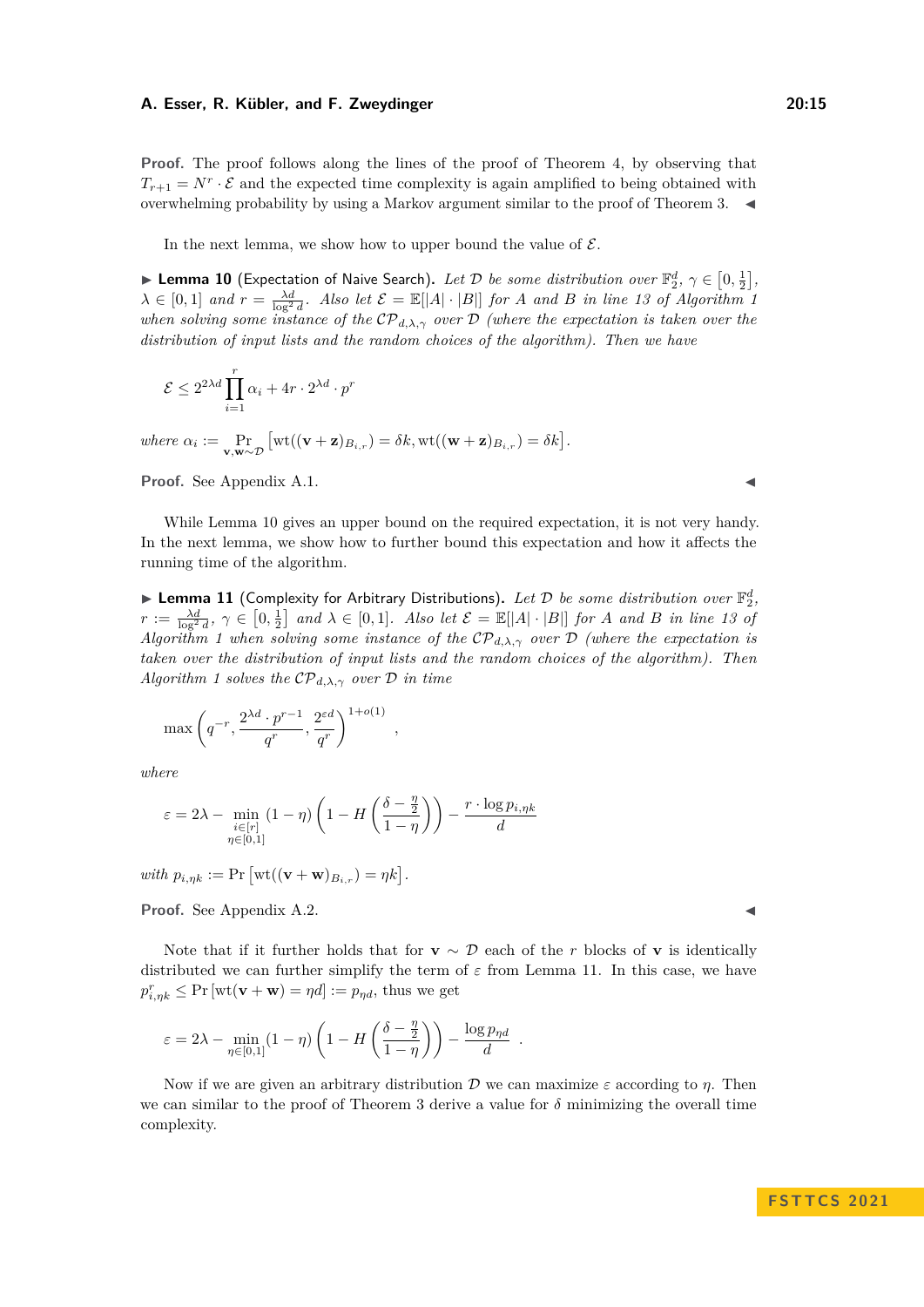<span id="page-15-3"></span>

**Figure 3** Time complexity exponents as a function of the weight of the closest pair for different input list distributions, where the expected weight of input elements is equal to 0*.*1*d*, 0*.*2*d*, 0*.*3*d*, 0*.*4*d*, 0*.*5*d* from left to right.

We performed this maximization and optimization numerically for some generic input distributions. We considered distributions, where the weight of input vectors is distributed *binomially*, chosen according to a *Poisson* distribution or *fixed* to a specific value. This means, first a weight is sampled according to the chosen distribution and then a vector of that weight is selected uniformly among all vectors of that weight.

The running time of Algorithm [1](#page-6-1) for solving the  $\mathcal{CP}_{d,\lambda,\gamma}$  over the considered distributions seems to be only dependent on the expected weight of vectors contained in the input lists. That means the time complexity for input lists containing random vectors whose weight is either fixed to *ηd* or binomially or Poisson distributed with expectation *ηd* is equal. This can possibly be explained by the low variance of all these distributions, which implies a high concentration around this expected weight.

We see in Figure [3,](#page-15-3) that the value for  $\gamma$ , from where on the complexity becomes quadratic in the lists sizes shifts to the left. This behavior stems from the fact, that the expected weight of a sum of elements is no longer  $\frac{d}{2}$ , but roughly  $2\eta(1-\eta)d$ . What also stands out is, that the complexity for  $\gamma = 0$  is no longer linear in the lists sizes. The reason for this is that the probability of random pairs falling into the same bucket and the probability of the closest pair falling into the same bucket converge for decreasing weight of input list elements. This indicates that for input distributions with smaller expected weight a different bucketing criterion might be beneficial. We pose this as an open question for further research.

#### **References**

- <span id="page-15-1"></span>**1** Josh Alman. An illuminating algorithm for the light bulb problem. In Jeremy T. Fineman and Michael Mitzenmacher, editors, *2nd Symposium on Simplicity in Algorithms, SOSA@SODA 2019, January 8-9, 2019 - San Diego, CA, USA*, volume 69 of *OASICS*, pages 2:1–2:11. Schloss Dagstuhl - Leibniz-Zentrum für Informatik, 2019. [doi:10.4230/OASIcs.SOSA.2019.2](https://doi.org/10.4230/OASIcs.SOSA.2019.2).
- <span id="page-15-0"></span>**2** Alexandr Andoni and Ilya Razenshteyn. Optimal data-dependent hashing for approximate near neighbors. In *Proceedings of the forty-seventh annual ACM symposium on Theory of computing*, pages 793–801, 2015.
- <span id="page-15-4"></span>**3** Yoshinori Aono, Phong Q Nguyen, Takenobu Seito, and Junji Shikata. Lower bounds on lattice enumeration with extreme pruning. In *Annual International Cryptology Conference*, pages 608–637. Springer, 2018.
- <span id="page-15-2"></span>**4** Anja Becker, Léo Ducas, Nicolas Gama, and Thijs Laarhoven. New directions in nearest neighbor searching with applications to lattice sieving. In Robert Krauthgamer, editor, *27th Annual ACM-SIAM Symposium on Discrete Algorithms*, pages 10–24, Arlington, VA, USA, January 10–12 2016. ACM-SIAM. [doi:10.1137/1.9781611974331.ch2](https://doi.org/10.1137/1.9781611974331.ch2).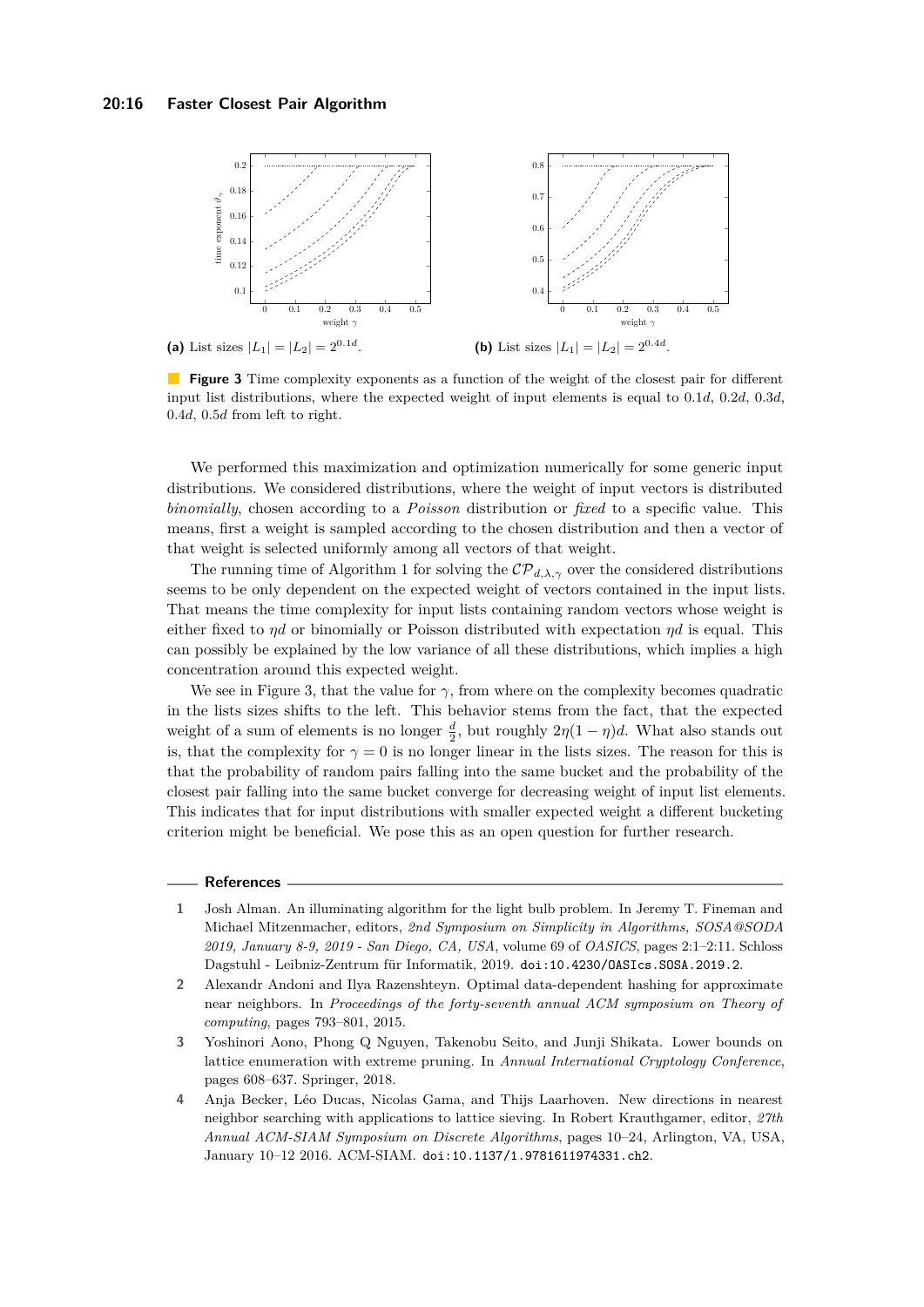- <span id="page-16-8"></span>**5** Jon Louis Bentley. Multidimensional divide-and-conquer. *Communications of the ACM*, 23(4):214–229, 1980.
- <span id="page-16-3"></span>**6** Leif Both and Alexander May. Decoding linear codes with high error rate and its impact for LPN security. In Tanja Lange and Rainer Steinwandt, editors, *Post-Quantum Cryptography - 9th International Conference, PQCrypto 2018*, pages 25–46, Fort Lauderdale, Florida, United States, April 9–11 2018. Springer, Heidelberg, Germany. [doi:10.1007/978-3-319-79063-3\\_2](https://doi.org/10.1007/978-3-319-79063-3_2).
- <span id="page-16-16"></span>**7** Leif Both and Alexander May. Decoding linear codes with high error rate and its impact for lpn security. In *International Conference on Post-Quantum Cryptography*, pages 25–46. Springer, 2018.
- <span id="page-16-0"></span>**8** Michael Calonder, Vincent Lepetit, Christoph Strecha, and Pascal Fua. Brief: Binary robust independent elementary features. In *European conference on computer vision*, pages 778–792. Springer, 2010.
- <span id="page-16-11"></span>**9** Moshe Dubiner. Bucketing coding and information theory for the statistical high-dimensional nearest-neighbor problem. *IEEE Transactions on Information Theory*, 56(8):4166–4179, 2010.
- <span id="page-16-17"></span>**10** Cheikh Thiécoumba Gueye, Jean Belo Klamti, and Shoichi Hirose. Generalization of bjmm-isd using may-ozerov nearest neighbor algorithm over an arbitrary finite field F*q*. In *International Conference on Codes, Cryptology, and Information Security*, pages 96–109. Springer, 2017.
- <span id="page-16-18"></span>**11** Shoichi Hirose. May-ozerov algorithm for nearest-neighbor problem over F*<sup>q</sup>* and its application to information set decoding. In *International Conference for Information Technology and Communications*, pages 115–126. Springer, 2016.
- <span id="page-16-10"></span>**12** Piotr Indyk and Rajeev Motwani. Approximate nearest neighbors: Towards removing the curse of dimensionality. In *30th Annual ACM Symposium on Theory of Computing*, pages 604–613, Dallas, TX, USA, May 23–26, 1998. ACM Press. [doi:10.1145/276698.276876](https://doi.org/10.1145/276698.276876).
- <span id="page-16-14"></span>**13** Matti Karppa, Petteri Kaski, and Jukka Kohonen. A faster subquadratic algorithm for finding outlier correlations. In Robert Krauthgamer, editor, *27th Annual ACM-SIAM Symposium on Discrete Algorithms*, pages 1288–1305, Arlington, VA, USA, January 10–12, 2016. ACM-SIAM. [doi:10.1137/1.9781611974331.ch90](https://doi.org/10.1137/1.9781611974331.ch90).
- <span id="page-16-9"></span>**14** Samir Khuller and Yossi Matias. A simple randomized sieve algorithm for the closest-pair problem. *Information and Computation*, 118(1):34–37, 1995.
- <span id="page-16-1"></span>**15** Jiwen Lu, Venice Erin Liong, Xiuzhuang Zhou, and Jie Zhou. Learning compact binary face descriptor for face recognition. *IEEE transactions on pattern analysis and machine intelligence*, 37(10):2041–2056, 2015.
- <span id="page-16-5"></span>**16** Jonathan Marchini, Peter Donnelly, and Lon R Cardon. Genome-wide strategies for detecting multiple loci that influence complex diseases. *Nature genetics*, 37(4):413–417, 2005.
- <span id="page-16-4"></span>**17** Alexander May and Ilya Ozerov. On computing nearest neighbors with applications to decoding of binary linear codes. In Elisabeth Oswald and Marc Fischlin, editors, *Advances in Cryptology – EUROCRYPT 2015, Part I*, volume 9056 of *Lecture Notes in Computer Science*, pages 203–228, Sofia, Bulgaria, April 26–30, 2015. Springer, Heidelberg, Germany. [doi:10.1007/978-3-662-46800-5\\_9](https://doi.org/10.1007/978-3-662-46800-5_9).
- <span id="page-16-12"></span>**18** Rajeev Motwani, Assaf Naor, and Rina Panigrahi. Lower bounds on locality sensitive hashing. In *Proceedings of the twenty-second annual symposium on Computational geometry*, pages 154–157, 2006.
- <span id="page-16-6"></span>**19** Solomon K Musani, Daniel Shriner, Nianjun Liu, Rui Feng, Christopher S Coffey, Nengjun Yi, Hemant K Tiwari, and David B Allison. Detection of gene $\times$  gene interactions in genome-wide association studies of human population data. *Human heredity*, 63(2):67–84, 2007.
- <span id="page-16-2"></span>**20** Christoph Strecha, Alex Bronstein, Michael Bronstein, and Pascal Fua. Ldahash: Improved matching with smaller descriptors. *IEEE transactions on pattern analysis and machine intelligence*, 34(1):66–78, 2011.
- <span id="page-16-13"></span>**21** Gregory Valiant. Finding correlations in subquadratic time, with applications to learning parities and juntas. In *2012 IEEE 53rd Annual Symposium on Foundations of Computer Science*, pages 11–20. IEEE, 2012.
- <span id="page-16-7"></span>**22** Leslie G Valiant. Functionality in neural nets. In *COLT*, volume 88, pages 28–39, 1988.
- <span id="page-16-15"></span>**23** Ning Xie, Shuai Xu, and Yekun Xu. A new coding-based algorithm for finding closest pair of vectors. *Theoretical Computer Science*, 782:129–144, 2019.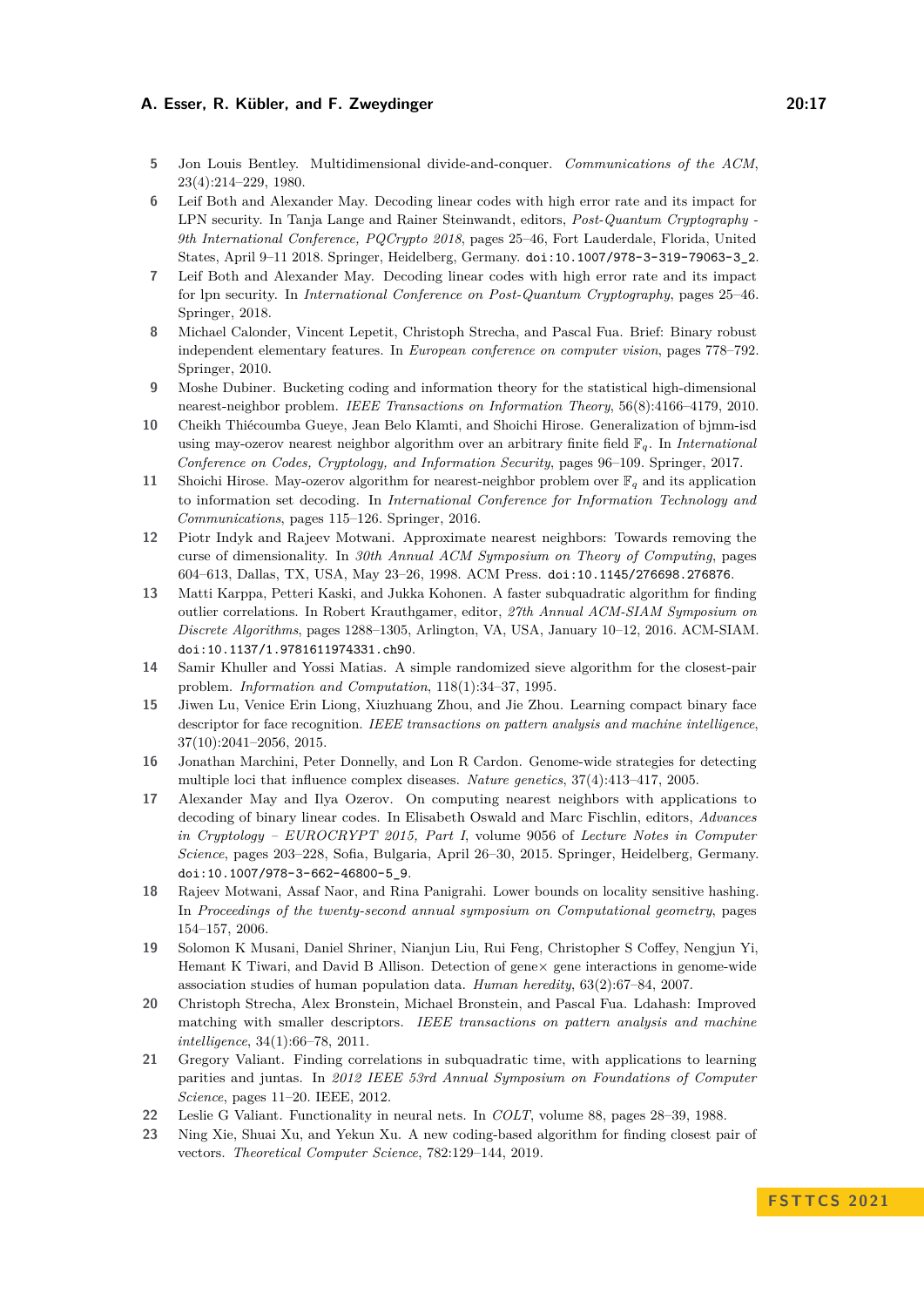## **A Proofs Regarding Different Input Distributions**

In this section, we give the proofs for the lemmata regarding the performance and correctness of our algorithm applied to different input distributions that were omitted in the main body.

## <span id="page-17-0"></span>**A.1 Proof of Lemma [10](#page-14-0)**

Similar to the proof of Theorem [4,](#page-7-0) let us bound  $\mathbb{E}[|A_i| \cdot |B_i|]$  in terms of  $\mathbb{E}[|A_{i-1}| \cdot |B_{i-1}|]$ ,  $\mathbb{E}[|A_{i-1}|]$  and  $\mathbb{E}[|B_{i-1}|]$  for each *i*.

$$
\mathbb{E}[|A_i| \cdot |B_i| | A_{i-1}, B_{i-1}] = \sum_{\substack{\mathbf{v} \in A_{i-1} \setminus \{\mathbf{x}\} \\ \mathbf{w} \in B_{i-1} \setminus \{\mathbf{v}\} \\ \mathbf{v} \in A_{i-1}}} \frac{\Pr\left[\text{wt}((\mathbf{v} + \mathbf{z})_{B_{i,r}}) = \delta k, \text{wt}((\mathbf{w} + \mathbf{z})_{B_{i,r}}) = \delta k\right]}{\max_{\mathbf{v} \in A_{i-1}}} + \sum_{\substack{\mathbf{v} \in A_{i-1} \\ \mathbf{v} \in B_{i-1}}} \frac{\Pr\left[\text{wt}((\mathbf{v} + \mathbf{z})_{B_{i,r}}) = \delta k, \text{wt}((\mathbf{y} + \mathbf{z})_{B_{i,r}}) = \delta k\right]}{\leq p} + \sum_{\substack{\mathbf{v} \in B_{i-1} \\ \mathbf{v} \in B_{i-1}}} \frac{\Pr\left[\text{wt}((\mathbf{x} + \mathbf{z})_{B_{i,r}}) = \delta k, \text{wt}((\mathbf{w} + \mathbf{z})_{B_{i,r}}) = \delta k\right]}{\leq p} + \Pr\left[\text{wt}((\mathbf{x} + \mathbf{z})_{B_{i,r}})\right] = \delta k, \text{wt}((\mathbf{y} + \mathbf{z})_{B_{i,r}})\right] = \delta k\right]} \leq \alpha_i \cdot |A_{i-1}| \cdot |B_{i-1}| + p \cdot (|A_{i-1}| + |B_{i-1}| + 1)
$$

and hence  $\mathbb{E}[|A_i| \cdot |B_i|] \leq \alpha_i \cdot \mathbb{E}[|A_{i-1}| \cdot |B_{i-1}|] + p \cdot (\mathbb{E}[|A_{i-1}|] + \mathbb{E}[|B_{i-1}|] + 1)$ . Again, applying this equation successively, we obtain

$$
\mathcal{E} = \mathbb{E}[|A_r| \cdot |B_r|] \le 2^{2\lambda d} \prod_{i=1}^r \alpha_i + 4 \cdot 2^{\lambda d} \cdot \sum_{i=1}^r \left( \prod_{j=0}^{i-2} \alpha_{r-j} \right) p^{r-i+1} \le 2^{2\lambda d} \prod_{i=1}^r \alpha_i + 4r \cdot 2^{\lambda d} \cdot p^r \quad \blacktriangleleft
$$

## <span id="page-17-1"></span>**A.2 Proof of Lemma [11](#page-14-1)**

Taking the result for  $\mathcal E$  from Lemma [10](#page-14-0) and plugging into the run time formula from Corollary [9](#page-13-2) we get that the  $\mathcal{CP}_{d,\lambda,\gamma}$  problem over D can be solved with probability overwhelming in d in time

$$
\max\left(q^{-r}, \frac{2^{\lambda d} \cdot p^{r-1}}{q^r}, \frac{\mathcal{E}}{q^r}\right)^{1+o(1)} \le \max\left(q^{-r}, \frac{2^{\lambda d} \cdot p^{r-1}}{q^r}, \frac{2^{2\lambda d} \prod_{i=1}^r \alpha_i}{q^r}\right)^{1+o(1)}
$$

since the right summand  $\frac{4r \cdot 2^{\lambda d} \cdot p^r}{a^r}$  $q^{\frac{2\lambda a}{r}}$  of  $\frac{\mathcal{E}}{q^r}$  is asymptotically smaller than the second entry in the max, i.e.  $\frac{2^{\lambda d} \cdot p^{r-1}}{q^r}$  $q^r$ . Thus, is suffices to find an easier upper bound for the first summand  $S := 2^{2\lambda d} \prod_{i=1}^r \alpha_i$ . Remembering  $\alpha_i = \Pr \left[ \text{wt}((\mathbf{v} + \mathbf{z})_{B_{i,r}}) = \delta k, \text{wt}((\mathbf{w} + \mathbf{z})_{B_{i,r}}) = \delta k \right]$  we receive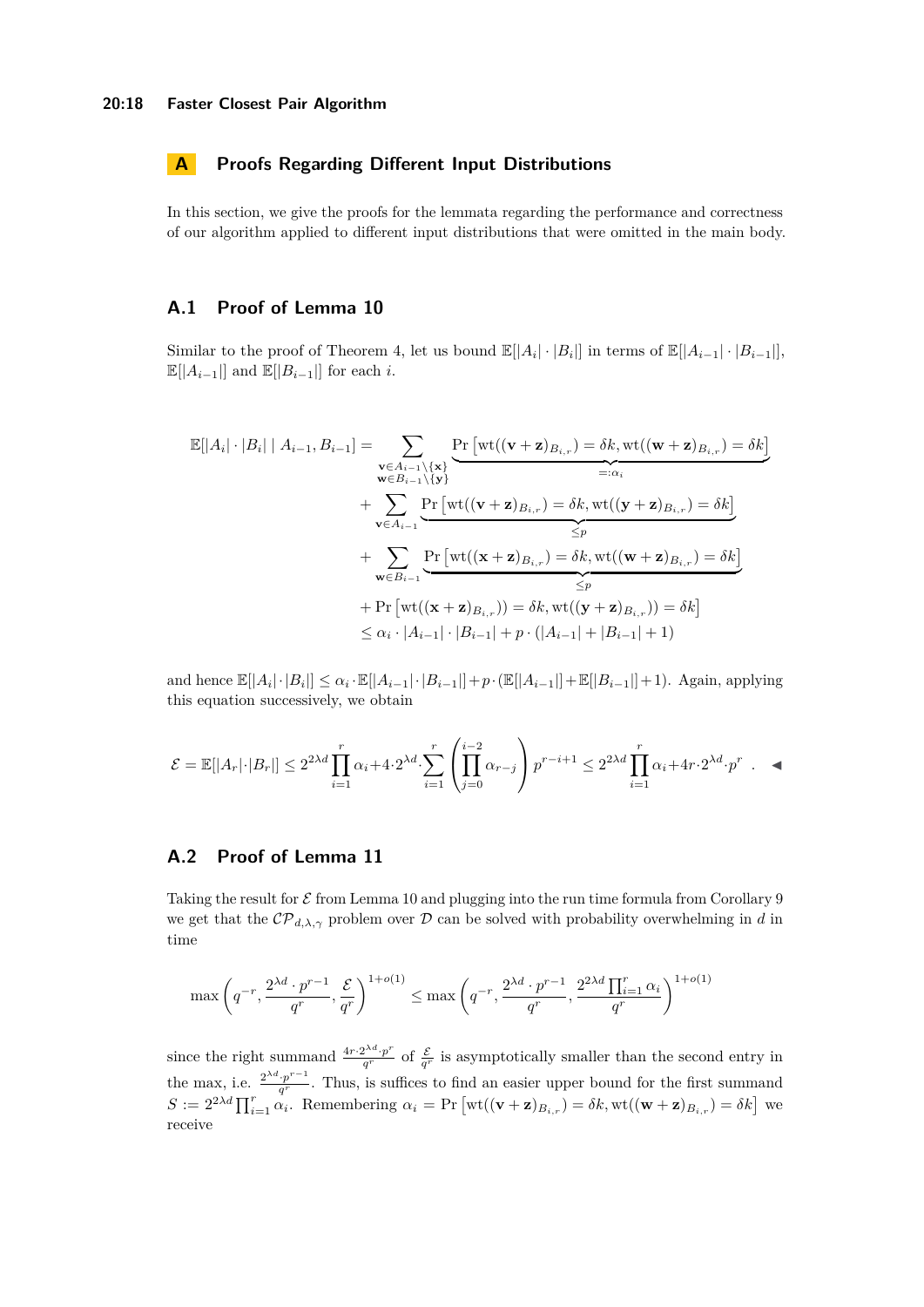$$
S \leq 2^{2\lambda d} \cdot \left(\max_{i \in [r]} \alpha_i\right)^r
$$
  
=  $2^{2\lambda d} \cdot \left(\max_{i \in [r]} \sum_{j=0}^k q_{i,j} \cdot \Pr\left[\text{wt}((\mathbf{v} + \mathbf{w})_{B_{i,r}}) = j\right]\right)^r$   
 $\leq 2^{2\lambda d + o(d)} \cdot \left(\max_{i \in [r], j \in [k] \cup \{0\}} q_{i,j} \cdot \Pr\left[\text{wt}((\mathbf{v} + \mathbf{w})_{B_{i,r}}) = j\right]\right)^r$   
=  $2^{2\lambda d + o(d)} \cdot \left(\max_{i \in [r], \eta \in [0,1]} q_{i,\eta k} \cdot \Pr\left[\text{wt}((\mathbf{v} + \mathbf{w})_{B_{i,r}}) = \eta k\right]\right)^r$ ,

 $\text{where } q_{i,\eta k} = \Pr \left[ \text{wt}((\mathbf{v} + \mathbf{z})_{B_{i,r}}) = \delta k, \text{wt}((\mathbf{w} + \mathbf{z})_{B_{i,r}}) = \delta k \mid \text{wt}((\mathbf{v} + \mathbf{w})_{B_{i,r}}) = \eta k \right].$  Lemma [7](#page-10-1) lets us rewrite this probability as

*.*

$$
q_{i,\eta k} = \binom{\eta k}{\frac{1}{2}\eta k} \binom{(1-\eta)k}{\left(\delta - \frac{\eta}{2}\right) k} \left(\frac{1}{2}\right)^k \le 2^{-\left(1 - H\left(\frac{\delta - \frac{\eta}{2}}{1 - \eta}\right)\right)(1-\eta)k}
$$

We end up with

$$
S \leq 2^{\lambda d + r} \cdot \max_{i \in [r], \eta \in [0,1]} - \left(1 - H\left(\frac{\delta - \frac{\eta}{2}}{1 - \eta}\right)\right)(1 - \eta)k + \log p_{i, \eta k} + o(d)
$$
  
= 
$$
2^{\left(2\lambda + \max_{i \in [r], \eta \in [0,1]} - \left(1 - H\left(\frac{\delta - \frac{\eta}{2}}{1 - \eta}\right)\right)(1 - \eta) + \frac{r}{d} \cdot \log p_{i, \eta k}\right) d + o(d)}
$$
  
= 
$$
2^{\left(2\lambda - \min_{i \in [r], \eta \in [0,1]} \left(1 - H\left(\frac{\delta - \frac{\eta}{2}}{1 - \eta}\right)\right)(1 - \eta) - \frac{r}{d} \cdot \log p_{i, \eta k}\right) d + o(d)}
$$

with  $p_{i,\eta k} := \Pr \left[ \text{wt}((\mathbf{v} + \mathbf{w})_{B_{i,r}}) = \eta k \right]$ , which proves the claim.

## **B Practical Experiments**

In this section, we give experimental results of the performance of a proof of concept implementation of our new algorithm. These experiments verify the performance gain of our algorithm over a naive quadratic search approach. We also verify the numerical estimates of the algorithm's performance on different input distributions from the previous section and give some practical related improvements to our algorithm. Our implementation is publicly available at <https://github.com/FloydZ/NNAlgorithm>.

Before discussing the benchmark results let us first briefly describe some of the practical improvements we introduced in our implementation, which differ from the description in Section [3.](#page-4-1) We implemented a true depth-first search rather than the iterative description given previously. The iterative description just allowed for a more convenient analysis. Thus, our algorithm needs to store only the lists of a single path from the root to a leaf node at any time. Also, as all lists of subsequent levels are subsets of previous ones, we do not create  $r$  different lists. We rather rearrange the elements of the input list such that elements belonging to the list of the subsequent level are consecutive, making it sufficient to just memorize the range of elements that belong to the next level list. This way, we only need to store the input list plus two integer markers for each level. Also, it turns out that in practice often a small depth of the tree (not exceeding 8 in our experiments) is already sufficient to achieve good runtime results. Regarding the branching factor *N* of the tree, we achieve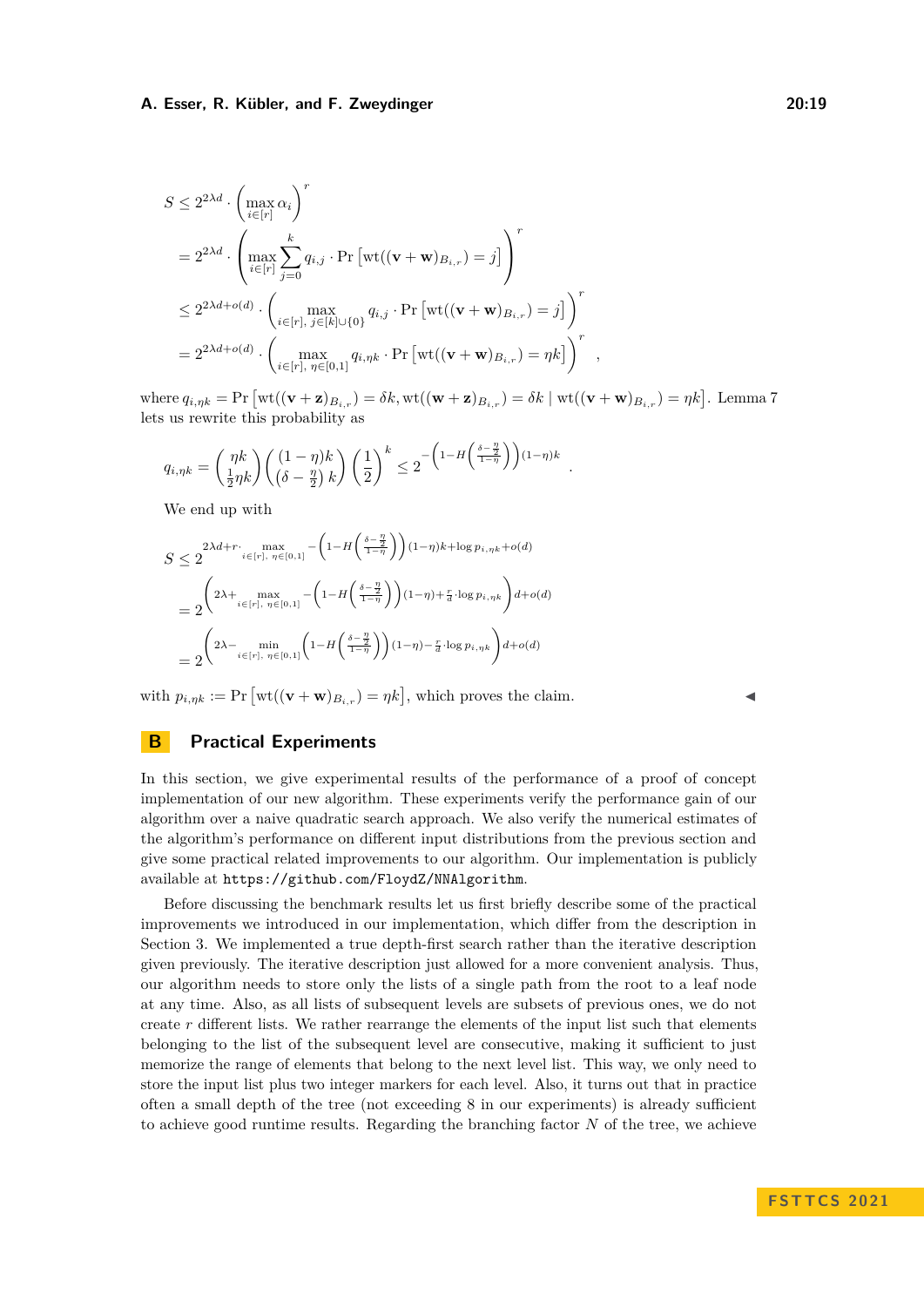#### <span id="page-19-1"></span>**20:20 Faster Closest Pair Algorithm**

<span id="page-19-0"></span>

**Figure 4** Runtime in seconds in logarithmic scale (y-axis) as a function of distance *ω* of the closest pair (x-axis) on random lists of size  $2^{10}$ . Dotted, dashed and dash-dotted lines indicate results for different bucketing, straight horizontal line is the time used by a naive quadratic search.

optimal results either for values close to its expectation  $\frac{1}{q}$  as given by the analysis or values being significantly smaller. The case of using a very small branching factor can be seen as a pruning strategy, similar to the one used in lattice enumeration algorithms for shortest vector search [\[3\]](#page-15-4). Additionally, we benchmarked three different strategies for the weight criteria:

- **1.** Strictly enforcing a weight of  $\delta k$  in each block, as described in our algorithm.
- **2.** Allowing for a small deviation  $\pm \varepsilon$  around  $\delta k$ .
- **3.** Allowing for weights of *at most δk*.

Further, we introduced a threshold for the size of the lists in the tree, below which the computation of further leaves is aborted and naive search is used instead.

Figure [4](#page-19-1) shows the runtime results for the different bucket criteria on small input lists of size  $2^{10}$  containing random elements. Here, each data point was averaged over 50 measurements. The experimental results clearly indicate a significant gain over the quadratic search approach. The less significant gain for small dimension *d* is due to the reduced amount of possible blocks or equivalently the low depth of the computation tree, which lets the algorithm not reach its full potential. In the case of small input lists, we observe that a bucketing strategy that allows a deviation of  $\varepsilon = 1$  from  $\delta k$  is beneficial for most values of d.

Figure [5](#page-20-0) shows the same experiments performed on larger input lists of size  $2^{15}$ . Besides a more significant improvement over the naive search, we can observe that the bucketing criterion that uses  $\delta k$  as an upper bound becomes more beneficial for nearly all values of  $\gamma$ and *d*.

Eventually, Figure [6](#page-20-1) shows the experimental runtime results on input lists, whose elements are drawn from a different input distribution, analyzed in Section [4.](#page-13-1) Here the distribution is the uniformly random distribution over vectors of weight *ηd*. One can observe that for growing *d* the shape of the graph resembles the theoretical results from Figure [3.](#page-15-3)